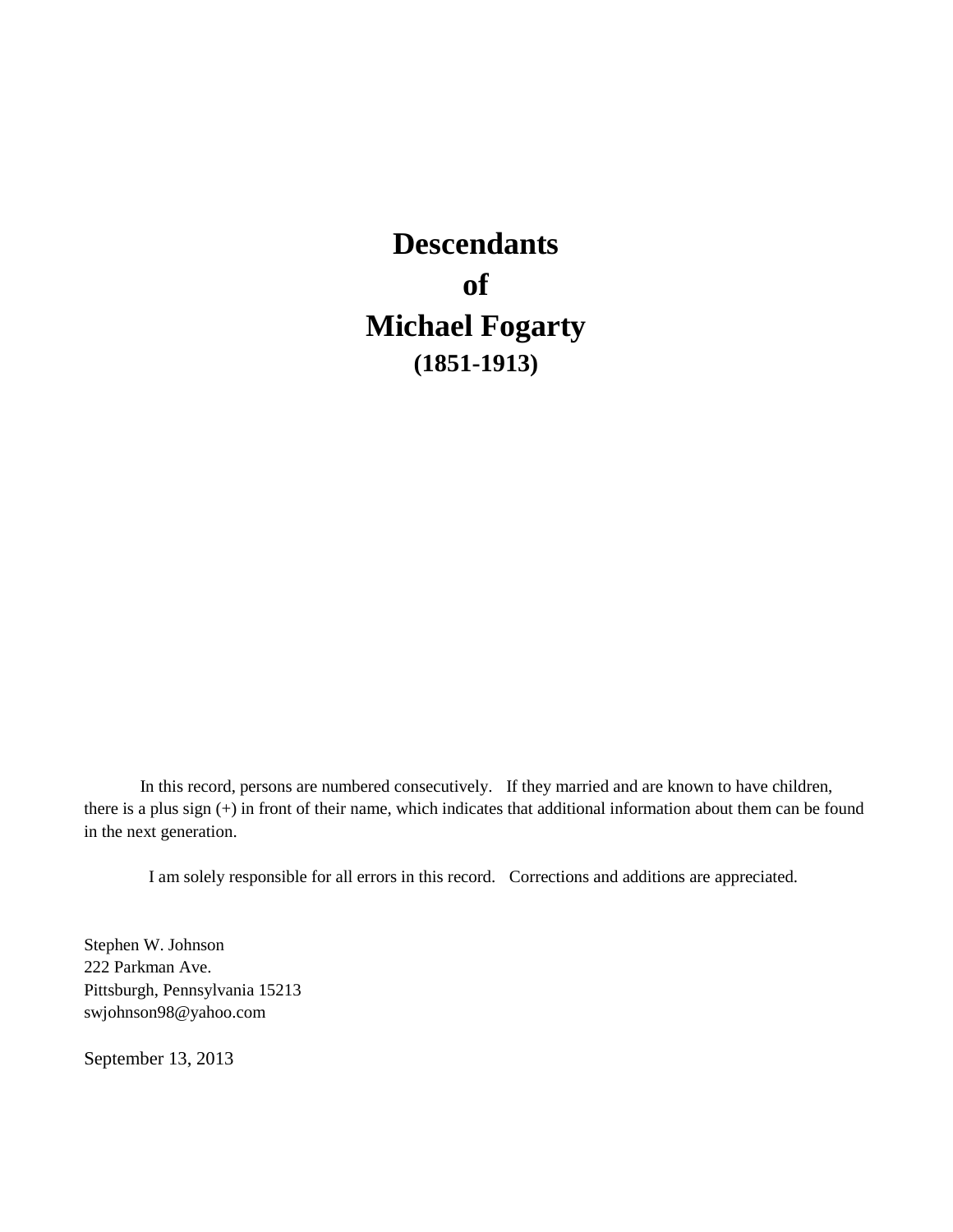### **First Generation**

1. **FOGARTY** was born (date unknown). The Irish surname Fogarty is an anglicised form of the Irish Gaelic O'Fogartha. The prefix 'O' signifies "descendant or son of", and 'fogartha' is claimed to have been derived from the Gaelic word for "exiled or outlawed". They are referred to in the Annals of Ulster of 1072, as the "Kings of Ely" (before the Anglo-Irish Invasion). 'Fogharthacht' may also be translated as "noisy".

Ancient spellings of the surname include: O'Fhogartaigh, O'Fogartaigh, O'Fogartach, O'Fogartagh, O'Fogarty, O'Fogerty. In modern times, the clan name is rarely found in English with an "O" prefix.

The Fogartys gave their name to the Barony of Eliogarty, in Co. Tipperary, via the English phonetic spelling of "Eile ui Fhogartaigh", and the chief of the sept lived here in Eliogarty Castle. This barony lies between the Slieveardagh Mountains to the South-East, the Slieve Bloom Mountains to the North, and the Silvermine and Slieve Felim Mountains to the West. Although Fogarty is still a fairly prominent name in Co. Tipperary, the ancient Clan castle, as well as the newer Castle Fogarty, are no longer in their hands.

The Fogarty Motto reads : "Fleadh agus Failte" meaning "Banquet (or Party) and Welcome"

The Fogarty Crest consists of: "Azure two lions rampant combatant supporting a garb all or, in dexter base a crescent argent in sinister base a harp of the second stringed of the third."

Other References to the Origin of the Fogarty Clan

1. From: 'The Surnames of Ireland' by MacLysaght, Page 112, dated 1999

(O)Fogarty, Ó Fogartaigh (fogartach, expelling). A Dalcassian sept settled in the barony of Eliogarty which was named from them.

2. From: 'Irish Families' by MacLysaght, Page 89, dated 1991

(O)Fogarty. The sept O'Fogarty was of sufficient importance to give its name to a large territory, viz. Eliogarty, i.e. the southern part of Eile or Ely, the northern being Ely O'Carroll. Eliogarty is now the name of the barony of Co. Tipperary in which the town of Thurles is situated. Eliogarty is a phonetic rendering of the Irish Eile ui Fhogartaigh, the nominative case of the surname being Ó Fogartaigh. thogh located outside the area associated with the Dalcassian septs the O'Forgartys are counted as of Dalcassian origin. Woulfe states that the name is derived from the word fogartach meaning exiled: the modern Irish word fogartha does not mean outlawed, but such facile derivations must be accepted with reserve. The 'Annals of Ulster". under date 1072, desceribe the chief of the sept as O'Fogarty, King of Ely. In modern times the name is seldom found in English with its prefix O. The majority of Fogartys come from County Tipperary but their ancient seat, Castle Fogarty, is no longer in their hands. The most remarkable of these were Malachy O'Fogarty (fl. 1700), born at Castle Fogarty, of the University of Paris, and Archbishop Fogarty (1858-1955), who was for 51 years Bishop of Killaloe: he is best known for his fearless championship of the Irish cause during the "Black and Tan" scourge in the War of Independence.

The well known surname Gogarty is of cognate origin: it is Mag Fhogartaigh in Irish.

3. From: 'The Book of Irish Families Great & Small' by O'Laughlin, Page 108, dated 1997

O'FOGARTY, O'Fogartaigh, Fogerty, Gogarty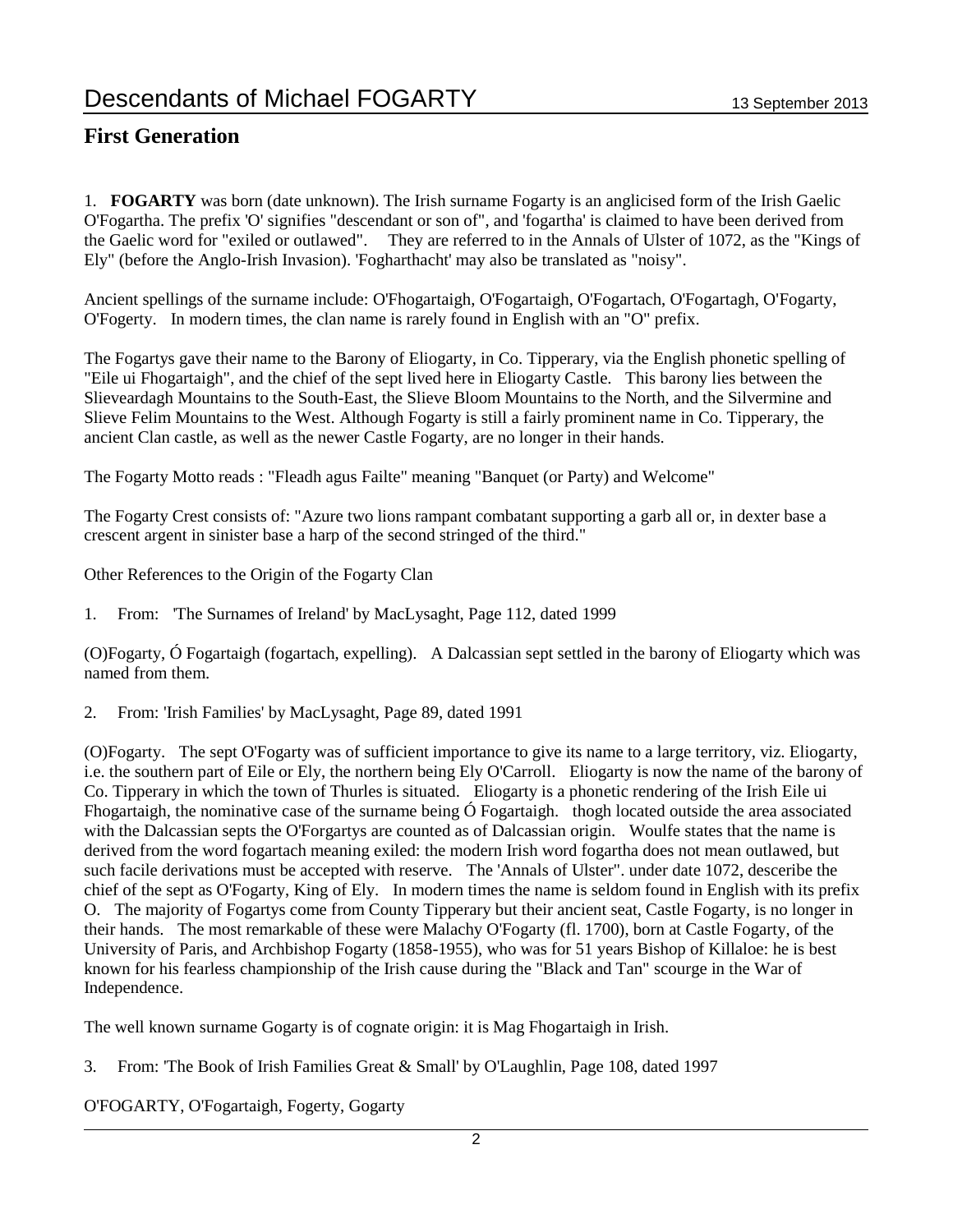The O'Fogarty family is anciently found in Co. Tipperary, Ireland and is considered to be an ancient Irish family. The family is still to be found in Co. Tipperary, including the area near Thurles, and their former seat of power, 'Castle Fogarty'.

Eliogarty is the name of the barony in Tipperary named after this family. In 1072 the Annals of Ulster describe the O'Fogarty chief as 'O'Fogarty, King of Ely'. They ruled over southern Ely, and O'Carroll ruled over northern Ely (Ely O'Carroll).

The name in Gaelic was spelled O'Fogartaigh, and has been said to mean exiled, outlawed or expelled.

The location of Castle Fogarty can be found on the full page map of Tipperary in the 'Complete Book For Tracing Your Irish Ancestors', indexed

under 'C' for castle. One William Fogarty was an adjutant in the Irish American brigades, who resigned in 1863.

The Fogarty name is well documented in Irish history, and is found in Keatings History. O'Heerin gives Fogarty as chief of the southern Ely: 'South

Ely of well established tributes-Its clans are of the race of Eocaidh Balderg-A country of affluence, abounding in Hazel Woods, It is the land which

O'Fogarty obtained.'.

Most of the name has dropped the "o" prefix long ago, and 61 births of the name were recorded in the 1890 birth index, primarily located in Tipperary and Dublin.

The name of Gogarty, is presumably of completely separate origins, stemming from the old family of MagFhogartaigh.

**Alice UNKNOWN** was born about 1805. According to the 1880 census, Michael, age 28, lived with his wife Mary, age 24, and his mother Alice, age 75. Alice was born in Ireland.

FOGARTY and Alice UNKNOWN had the following child:

+2 i. **Michael FOGARTY**, born March, 1851, Ireland; married Mary Ann MURPHY, December 11, 1879, St. John the Evangelist, South Side, Pittsburgh, Allegheny County, Pittsburgh; died July 30, 1913.

### **Second Generation**

2. **Michael FOGARTY** was born in March, 1851 in Ireland. He died on July 30, 1913 at the age of 62. He was buried on August 1, 1913 in Calvary Cemetery, Pittsburgh, Pennsylvania. According to the Catholic Diocese of Pittsburgh, Archives and Record Center, by letter dated April 9, 2007, Michael Francis Fogerty married "Mariam Annam Murphy" (a Latinized form of Mary Ann) on December 11, 1879, at St. John the Evangelist Catholic Church, South Side, Pittsburgh. The witnesses were: Nicolas Murphy and Maria Murphy, possibly Mary's father and mother.

According to the 1880 census, Michael, age 28, lived with his wife Mary, age 24, and his mother Alice, age 75.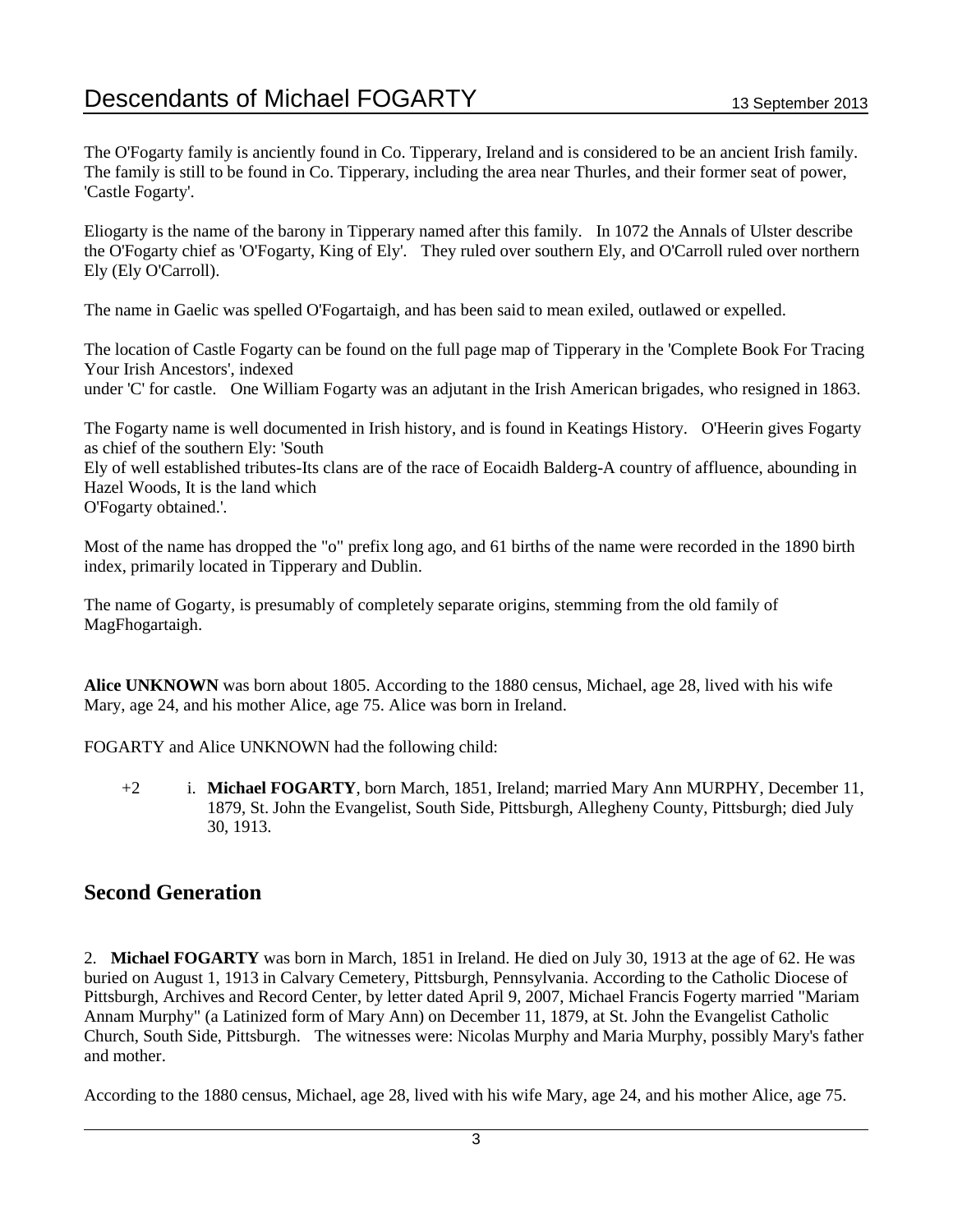He is shown to have been a laborer.

According to the 1900 census, Michael was living at 740 West Carson Street with his two sons--John and Frank--in 1900. He was born in March 1851 in Ireland. His occupation is shown to be a bricklayers helper. He is shown to have immigrated to America in 1869.

According to the 1910 census, Michael, age 60, was living at No. 25 Stueben Street, in the West End of Pittsburgh. He was a boarder in the house, together with his son John, age 29. Michael is shown to be a laborer and John is shown to have been a policeman for the City of Pittsburgh.

According to the obituary in the July 31, 1913 edition of the Pittsburgh Dispatch, Michael died at 9:20 a.m. on July 30, 1913. He was living with his son John at 36 S. Main St., West End (Pittsburgh), Pennsylvania at the time of his death. (This is consistent with the 1910 census.) His funeral was from the residence of Mrs. Mary Welsh (Walsh(?)), 829 Steuben Street, on Friday, August 1, 1913 at 8:30 a.m., followed by a requiem high mass at St. James Catholic Church. According to his death certificate, Michael lived with his son John at 36 South Main St., Pittsburgh, PA at the time of his death. He occupation is shown to be a laborer. Michael is buried in Calvary Cemetery, Pittsburgh, PA in the Fogarty family plot, which he purchased in 1890 for \$25.

Michael FOGARTY and Mary Ann MURPHY were married on December 11, 1879 in St. John the Evangelist, South Side, Pittsburgh, Allegheny County, Pittsburgh. **Mary Ann MURPHY**, daughter of John MURPHY and Johanna UNKNOWN, was born about 1862 in Tipperary, Ireland. She died on March 11, 1899 at the age of 37 in Pittsburgh, Pennsylvania. She was buried on March 13, 1899 in Calvary Cemetery, Pittsburgh, Pennsylvania. According to the Catholic Diocese of Pittsburgh, Archives and Record Center, by letter dated April 9, 2007, Michael Francis Fogerty married "Mariam Annam Murphy" (a Latinized form of Mary Ann) on December 11, 1879, at St. John the Evangelist Catholic Church, South Side, Pittsburgh. The witnesses were: Nicolas Murphy and Maria Murphy.

According to Mary's Death Certificate, Mary was 39 years, 6 months old when she died. She was married, and a housekeeper. She died of Acute Nephritis, an illness which she had for nine months. Her father's name was John Murphy and her mother's name was Johanna. She and her parents were all born in Ireland. Se lived at 740 West Carson Street, Pittsburgh. Before that, she lived on Independence Street in the 34th Ward. She was buried in Calvary Cemetery on March 13, 1899.

According to the death notice in the March 12, 1899 edition of the Pittsburgh Post, Mary died at 11:00 a.m. on Saturday March 11, 1899. Her funeral was from her late residence at 740 W. Carson St., Southside (Pittsburgh), Pennsylvania on Monday March 13 at 8:30 a.m. followed by a requiem mass at St. James Church in the Westend at 9:00 a.m.

Michael FOGARTY and Mary Ann MURPHY had the following children:

3 i. **Martin FOGARTY** was born on February 12, 1883 in Pittsburgh, Allegheny Co., Pennsylvania. He was baptized on March 4, 1883 in St. James Catholic Church, West End, Pittsburgh, Pennsylvania. He died on October 18, 1890 at the age of 7 in Pittsburgh, Allegheny Co., Pennsylvania. Martin was buried in Calvary Cemetery, Pittsburgh, Pennsylvania. According to the Catholic Diocese of Pittsburgh, Archives and Record Center, by letter dated April 9, 2007, a "Martinum" (a Latinized form of Martin) was born February 12, 1883, and was baptized on March 4, 1883 at St. James Catholic Church, West End, Pittsburgh, Pennsyvlania. His father was Michaele Fogarty, of County Tipperary, Ireland and his mother was Maria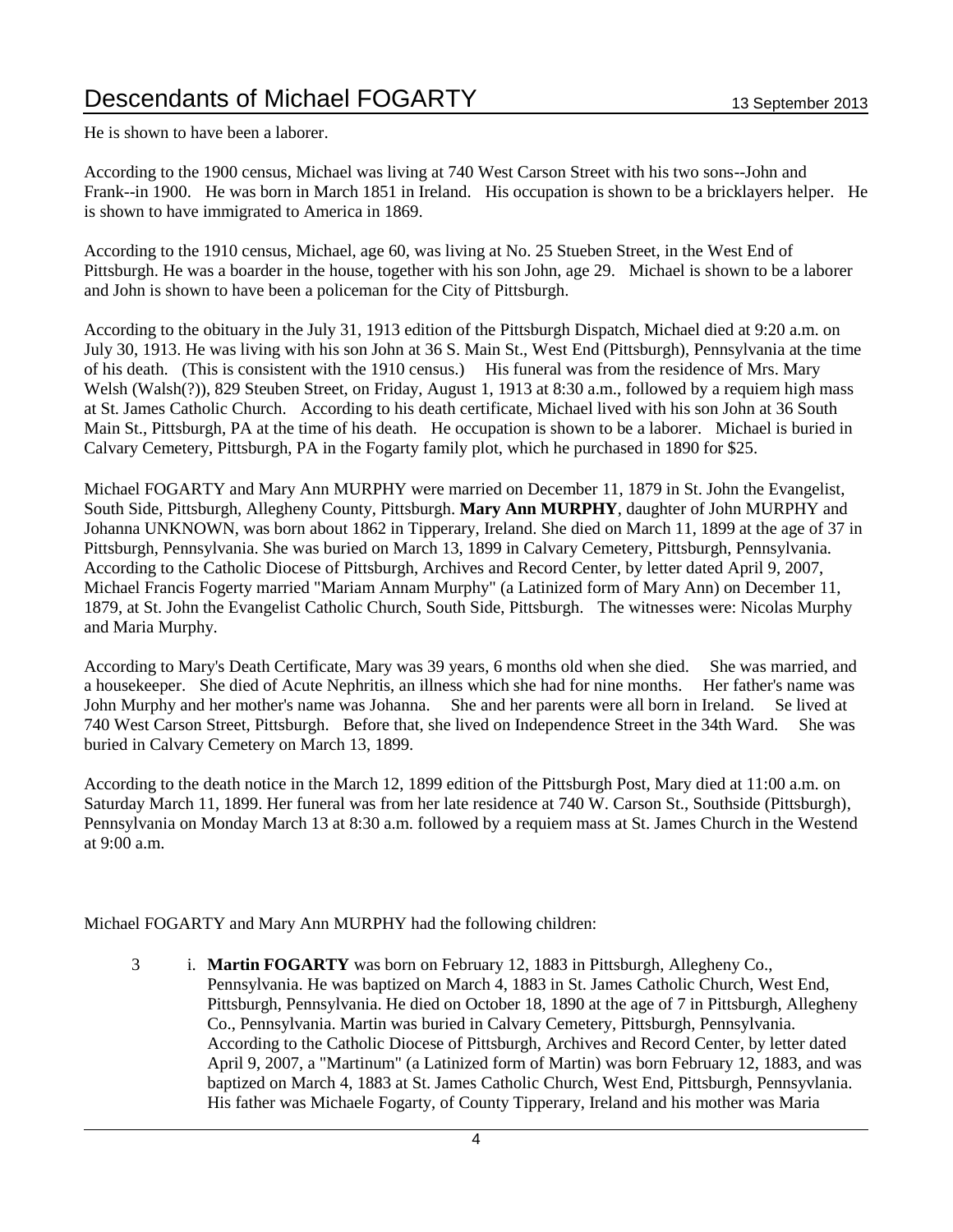Murphy, County Monahan (Monaghan), Ireland. The sponsors were Michael Murphy and Sara Mannion.

Martin was killed at age 7 in an accident--according to family lore, by a horse-drawn streetcar. According to the Catholic Diocese of Pittsburgh, Archives and Record Center, by letter dated April 9, 2007, Martin was buried in St. Mary's Cemetary, which is located on the Southside Slopes. According to the records of Calvary Cemetery, Martin and an "Infant" Fogarty were reinterred at Calvary from St. Mary's Cemetery on Jan 10, 1891. (His father Michael had purchased the plot in Calvary on Dec 22, 1890.)

- +4 ii. **John B. FOGARTY**, born August 24, 1880; died 1965.
- +5 iii. **Michael Francis FOGARTY**, born September 27, 1884; married Dorothea Louise GREEN, June 22, 1921; died June 6, 1953, Collier Township, Allegheny Co., Pennsylvania.

### **Third Generation**

4. **John B. FOGARTY** was born on August 24, 1880. He was buried on May 22, 1965 in Calvary Cemetery, Pittsburgh, Pennsylvania. He died in 1965 at the age of 85. According to the Catholic Diocese of Pittsburgh, Archives and Record Center, by letter dated April 9, 2007, a "Joannes" (a Latinized form of John) was born August 24, 1880, and was baptized on September 24, 1880 at St. James Catholic Church, West End, Pittsburgh, Pennsyvlania. His father was Michael Fogarty, of County Tipperary, Ireland and his mother was Maria Murphy, County Monahan (Monaghan), Ireland. The sponsors were Thomas Brislen and Marg. McAlister.

John was a Pittsburgh policeman. He retired on July 1, 19(?) after 49 years of service. In an article in the June \_\_, 19\_\_ edition of the Pittsburgh Press regarding his retirement, Mayor David Lawrence honored John for his service and courtesy (for which he was well-known) and he was awarded a gold Badge No. 001, which was permanently retired in his name. He lived at 603 Curtin Ave., Beltzhoover (Pittsburgh), PA. His first wife, Alice, died not long after they were married.

**Anna Elizabeth MULKERIN** died in January, 1978. She was buried on January 23, 1978 in Calvary Cemetery, Pittsburgh, Pennsylvania.

John B. FOGARTY and Anna Elizabeth MULKERIN had the following children:

- +6 i. **Mary Alice FOGARTY**, died April 21, 2010, Bethel Park, Alegheny Co., Pennsylvania.
- 7 ii. **Florence "Flossie" FOGARTY** was born (date unknown). Flossie was apparently an alcholic. She was divorced. She lived in senior apartments near Baldwin Courts, in Pittsburgh. She died alone in her room.
- +8 iii. **Margaret FOGARTY**.
- +9 iv. **Helen FOGARTY**.
- +10 v. **Sarah FOGARTY**.
- +11 vi. **Cecelia FOGARTY**.

**Alice UNKNOWN** was buried on December 10, 1915 in Calvary Cemetery, Pittsburgh, Pennsylvania. She died in December, 1915.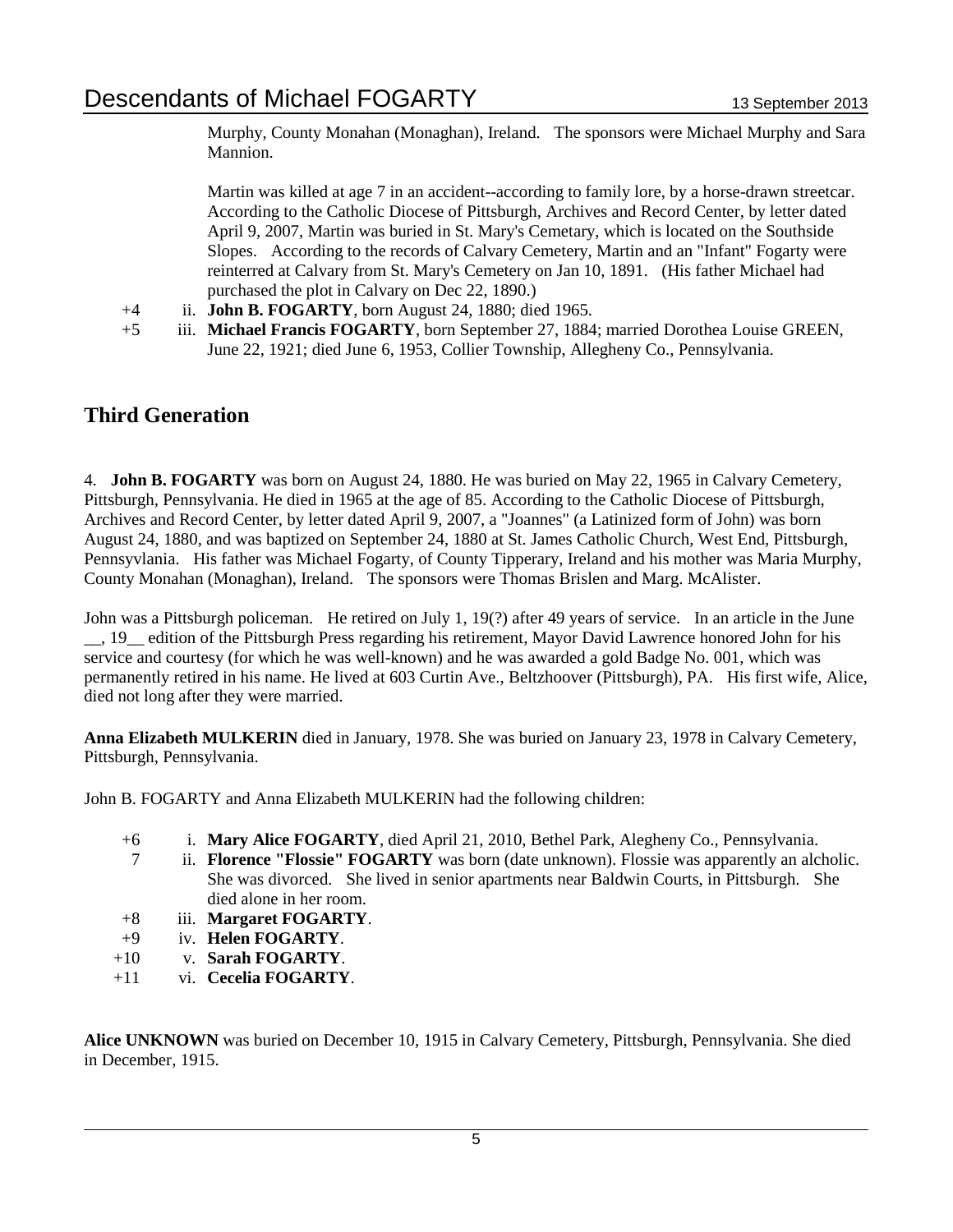5. **Michael Francis FOGARTY** was born on September 27, 1884. He died on June 6, 1953 at the age of 68 in Collier Township, Allegheny Co., Pennsylvania. He was buried in Zion Cemetery, Whitehall, Pennsylvania. According to the Catholic Diocese of Pittsburgh, Archives and Record Center, by letter dated April 9, 2007, a "Michaelem Franciscum" (a Latinized form of Michael Francis) was born September 27, 1884, and was baptized on October 12, 1884 at St. James Catholic Church, West End, Pittsburgh, Pennsyvlania. His father was Michael Fogarty, of County Tipperary, Ireland and his mother was Maria Murphy, County Monahan (Monaghan), Ireland. The sponsors were Eduardus Murphy and Maria Walsh.

He was known throughout his life as "Frank". His mother died when he was 13 and he lived with the Martin Walsh (Audrey Fogarty remembers him as Uncle Martin) family in Sheridan, Pa. He attended St. James Catholic Church School in the West End of Pittsburgh through the sixth (maybe eighth) grade.

According to the 1910 census, Francis Fogarty was living with Mary Walsh, her sister-in-law and three daughters at 829 Stueben Street in 1910. According to the 1920 census too, he was living with Mary Walsh on Stueben Street in 1920. He is shown to be a laborer.

He was a baseball enthusiast and before he was married he played baseball for a semi-pro team on the Northside of Pittsburgh.

Before he was married, Frank worked for Alling & Cory, a paper company at the end of the Sixth Street Bridge on the Northside of Pittsburgh. He retired in 1939 after a progressively debilitating illness left him unable to walk. He apparently had compression of the spine, thought to have been caused by an injury earlier in his life. In addition, he had hardening of the arteries. He eventually was taken to the infirmary at Woodville State Hospital where he died.

Michael Francis FOGARTY and Dorothea Louise GREEN were married on June 22, 1921. **Dorothea Louise GREEN**, daughter of Jacob George GREEN and Louisa Sophia STOLTE, was born on February 22, 1897 in Whitehall, Allegeheny County, Pennsylvania. She died on September 17, 1989 at the age of 92 in Cabot, Butler Co., Pennsylvania. She was buried in Zion Cemetery, Whitehall, Allegheny County, Pennsylvania. Dorothea was baptized in Zion Lutheran Church, Whitehall, Allegheny County, Pennsylvania. Dorathea's parents lived on Willet Road in Whitehall (then Baldwin Township) when she was born. She attended Lafferty School off Churchview Ave. in then Baldwin Township through the eighth grade. She took piano lessons from Lizzy Bliss on Bliss Drive in now Pleasant Hills, Pennsylvania, which she traveled to by horse and buggy. She was confirmed at Trinity Lutheran Church, Mt. Oliver (Pittsburgh), Pennsylvania.

Michael Francis FOGARTY and Dorothea Louise GREEN had the following children:

- +12 i. **Emma Louise FOGARTY**, born April 29, 1922, Baldwin Townnship, Allegheny Co., Pennsylvania; married Paul Pranz MCKEETON, June 17, 1949, Brentwood, Pennsylvania; died July 28, 1991, Baldwin, Pennsylvania.
- +13 ii. **Audrey Dorathea FOGARTY**, born Brentwood, Pennsylvania; married John Franklin JOHNSON, June 14, 1947, Concordia Lutheran Church, Brentwood, Allegheny County, Pennsylvania.
- +14 iii. **Lois Francis FOGARTY**, born February 10, 1926, Baldwin Townnship, Allegheny Co., Pennsylvania; married Donald James THOMAS, July 4, 1948; died November 7, 1993, Odessa, TX.
- +15 iv. **Ruth Marie FOGARTY**, born Brentwood, Pennsylvania; married Einair Victor "Buz" ROLLINS, Brentwood, Pennsylvania.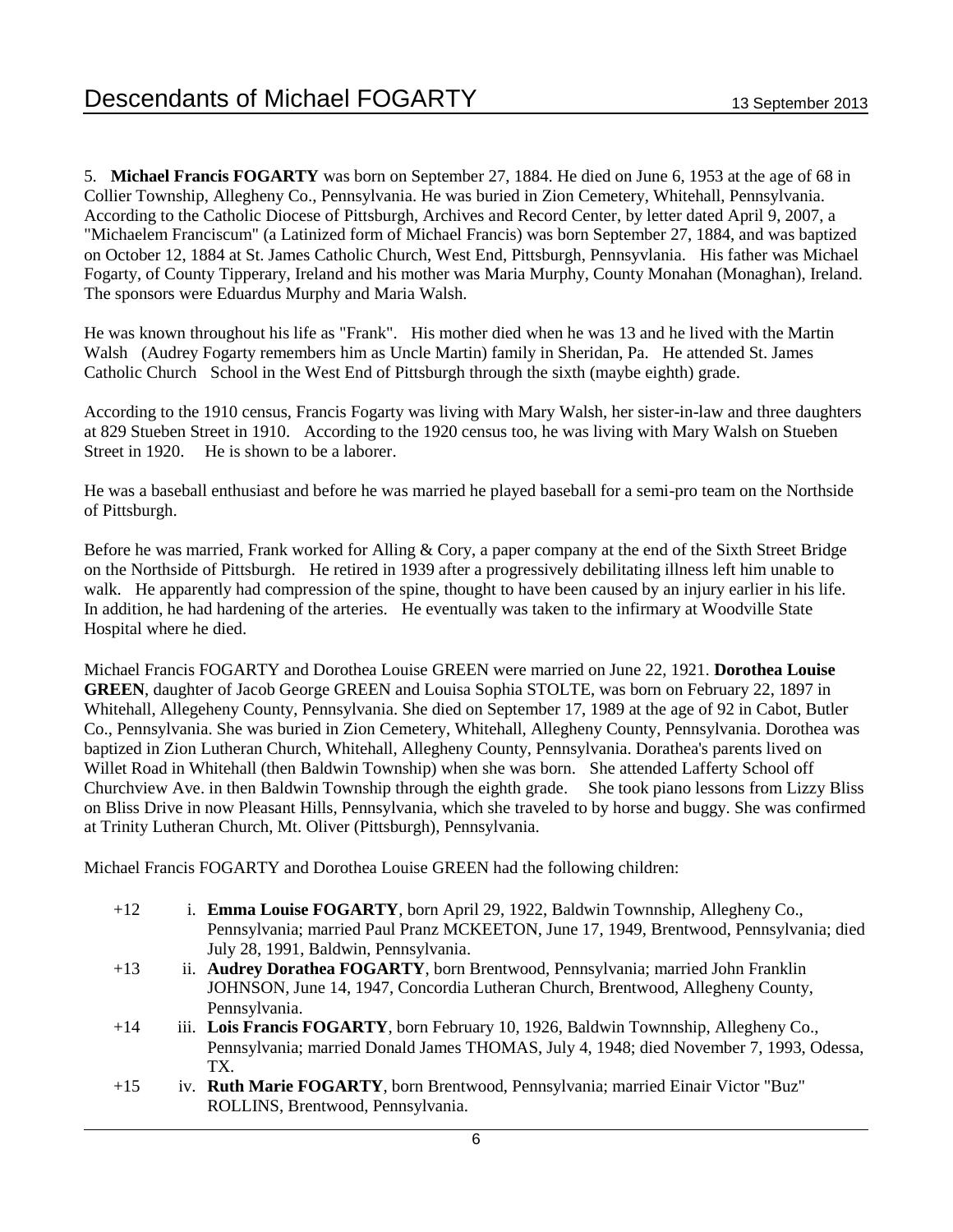### **Fourth Generation**

6. **Mary Alice FOGARTY** died on April 21, 2010 in Bethel Park, Alegheny Co., Pennsylvania. The following obituary was published in the Pittsbrgh Post-Gazette on April 22-23, 2010:

#### PARKER MARY ALICE (FOGARTY)

Age 89, of Pittsburgh, on Wednesday, April 21, 2010; wife of the late Willison H. Parker; loving mother of Lynn (Jim) Flaherty of Bethel Park and Willison J. (Cathy) Parker: grandmother of Jamie L. Flaherty; daughter of the late John B. and Anna Fogarty; sister of Margaret Devlin, Cecilia Winter, Helen Toomey, Sarah Hamilton, the late Anna Fogarty and Florence Deisroth: also survived by numerous nieces and nephews. Friends received on Friday 2-4 & 7-9 at PAUL L. HENNEY MEMORIAL CHAPEL 5570 Library Rd., Bethel Park. Mass of Christian Burial will be celebrated Saturday 10 AM at St. Valentines Church. Interment will follow at Queen of Heaven Cemetery. Family suggest donations to Heartland Home Health Care & Hospice, 750 Holiday Drive, Suite 110, Foster Plaza #9, Pittsburgh, PA 15220.

#### **Willison PARKER** died in 1998.

Willison PARKER and Mary Alice FOGARTY had the following children:

- +16 i. **Lynn A. PARKER**, married James FLAHERTY.
- +17 ii. **Willison J. PARKER**, married Cathy UNKNOWN.

#### 8. **Margaret FOGARTY** was born (date unknown).

**Joseph P. DEVLIN** was born (date unknown).

9. **Helen FOGARTY** was born (date unknown). Mrs. Lawerence E. Toomey 4138 High Grove Road Pittsburgh, Pa. 15236

**Lawrence E. TOOMEY** died on October 8, 2002 in Whitehall, Allegeheny County, Pennsylvania. The following obituary appeared in the Pittsburgh Post-Gazette on October 11, 2002:

TOOMEY LAWRENCE E. "LARRY" Suddenly on Tuesday, October 8, 2002, of Whitehall Boro; beloved husband of Helen (Fogarty) Toomey; loving father of Lawrence (Laura) Toomey of St. Louis, Michael (Debby) Toomey of Whitehall, Kathleen Toomey of Whitehall and Gregory (Mary Ellen) Toomey, also of Whitehall; beloved Pap-pap of Raymond, Larry III and Claire; great-grandfather of Megan and Erin; brother of William Toomey of Greenfield and the late John and Timothy Toomey. Friends received at the JOHN F. SLATER FUNERAL HOME, INC., 4201 Brownsville Road, Brentwood, Thursday and Friday, 2-4 and 7-9pm. Funeral prayer on Saturday morning at 9:30. Mass of Christian Burial in St. Gabriel of the Sorrowful Virgin Church at 10am. If desired, family suggests contributions to St. Gabriel Church, 5300 Greenridge Dr.,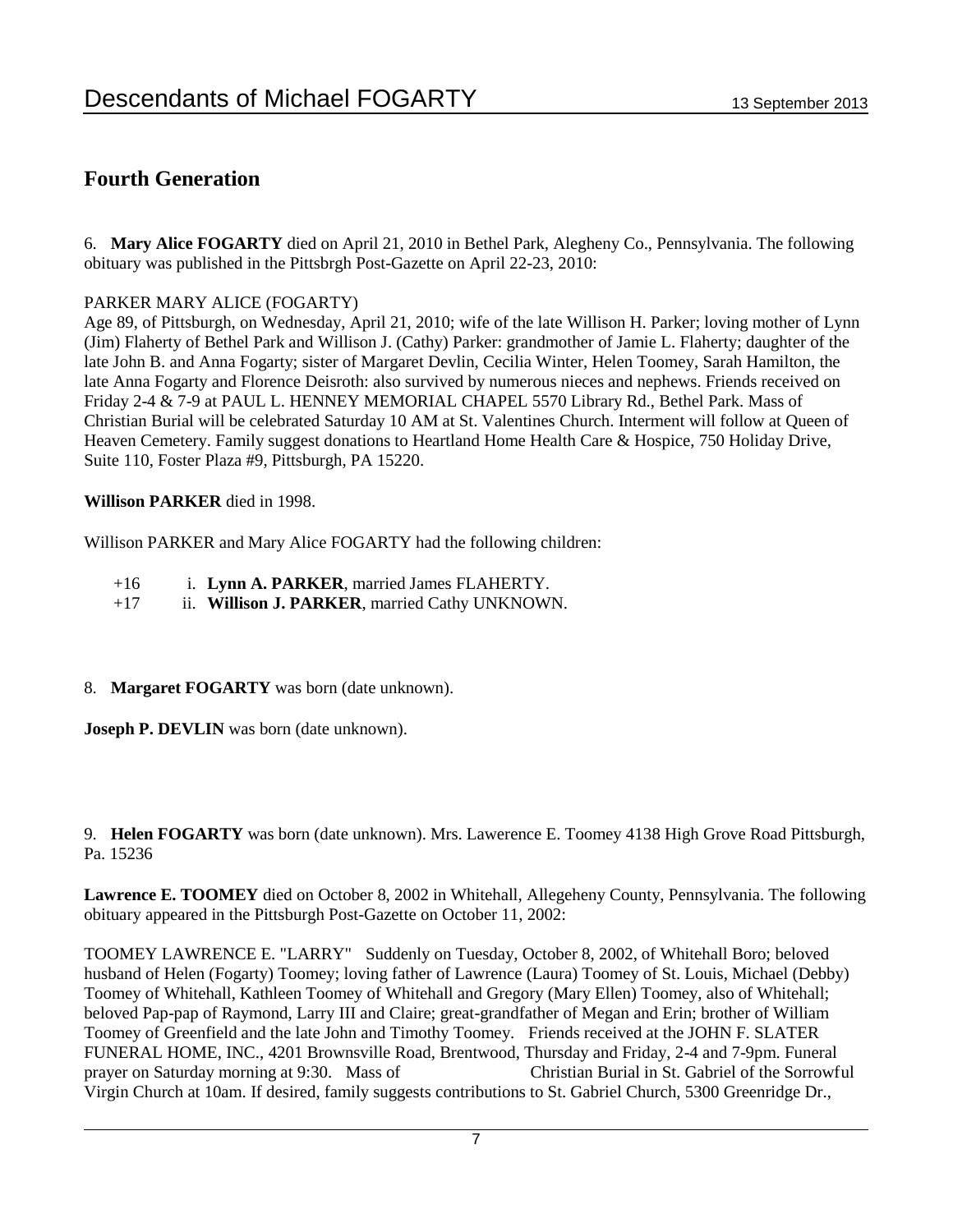Pittsburgh, PA 15236. Mr. Toomey was a devoted parishoner and usher at St. Gabriel Church, the sales manager at Highway Equipment Company, for whom he worked for 37 years, and a member and Past President of South Hills Country Club.

Mr. Toomey died after falling at South Hills Country Club.

Lawrence E. TOOMEY and Helen FOGARTY had the following children:

- +18 i. **Lawrence TOOMEY**, born about 1952; married Laura BRINKMANN.
- +19 ii. **Michael TOOMEY**, married Debby UNKNOWN.
- 20 iii. **Kathleen TOOMEY** was born (date unknown).
- +21 iv. **Gregory P. TOOMEY**, married Mary Ellen UNKNOWN.

#### 10. **Sarah FOGARTY** was born (date unknown).

**Arthur W. HAMILTON** was born (date unknown). In 2003, Arthur and Sarah lived at 2749 Almora Ave., Pittsburgh, Pennsylvania 15227.

#### 11. **Cecelia FOGARTY** was born (date unknown).

**Howard WINTER** was born in 1924. He died on December 18, 2000 at the age of 76 in Whitehall, Allegeheny County, Pennsylvania. The following obituary was published in the Pittsburgh Post-Gazette on Thursday, December 21, 2000:

#### WINTER, HOWARD W.

Age 76, on Monday, December 18, 2000, of Whitehall; husband of Cecella Fogarty Winter; father of Dan (Sue) Winter of Tampa, FL, Jeff (Judy) Winter of Brentwood, Jan (Walt) Patsilevas of Cranberry, Randy (Chris) Winter of Whitehall, and Cris (Ron) Ramsey of the South Hills; grandfather of Shawn, Scott & Sandy Winter, Justin, Shaine & Amber Patsilevas, and Leah Winter; brother of Evelyn Gruntz, Theodore Winter and Kate Tischler. Friends received at the JOHN F. SLATER FUNERAL HOME, INC., 4201 Brownsville Road, Brentwood, Wednesday and Thursday 2-4 and 7-9PM. Funeral Prayer on Friday afternoon at 12:30. Mass of Christian Burial in St. Gabriel of the Sorrowful Virgin Church at 1PM. If desired, family suggests contributions to St. Gabriel of the Sorrowful Virgin School. Mr. Winter served proudly in the US Navy on the USS Half-Moon during WWII.

Howard WINTER and Cecelia FOGARTY had the following children:

- +22 i. **Daniel WINTER**, married Susan UNKNOWN.
- +23 ii. **Jeffrey WINTER**, married Judy UNKNOWN.
- +24 iii. **Jan WINTER**.
- +25 iv. **Randy WINTER**, married Chris UNKNOWN.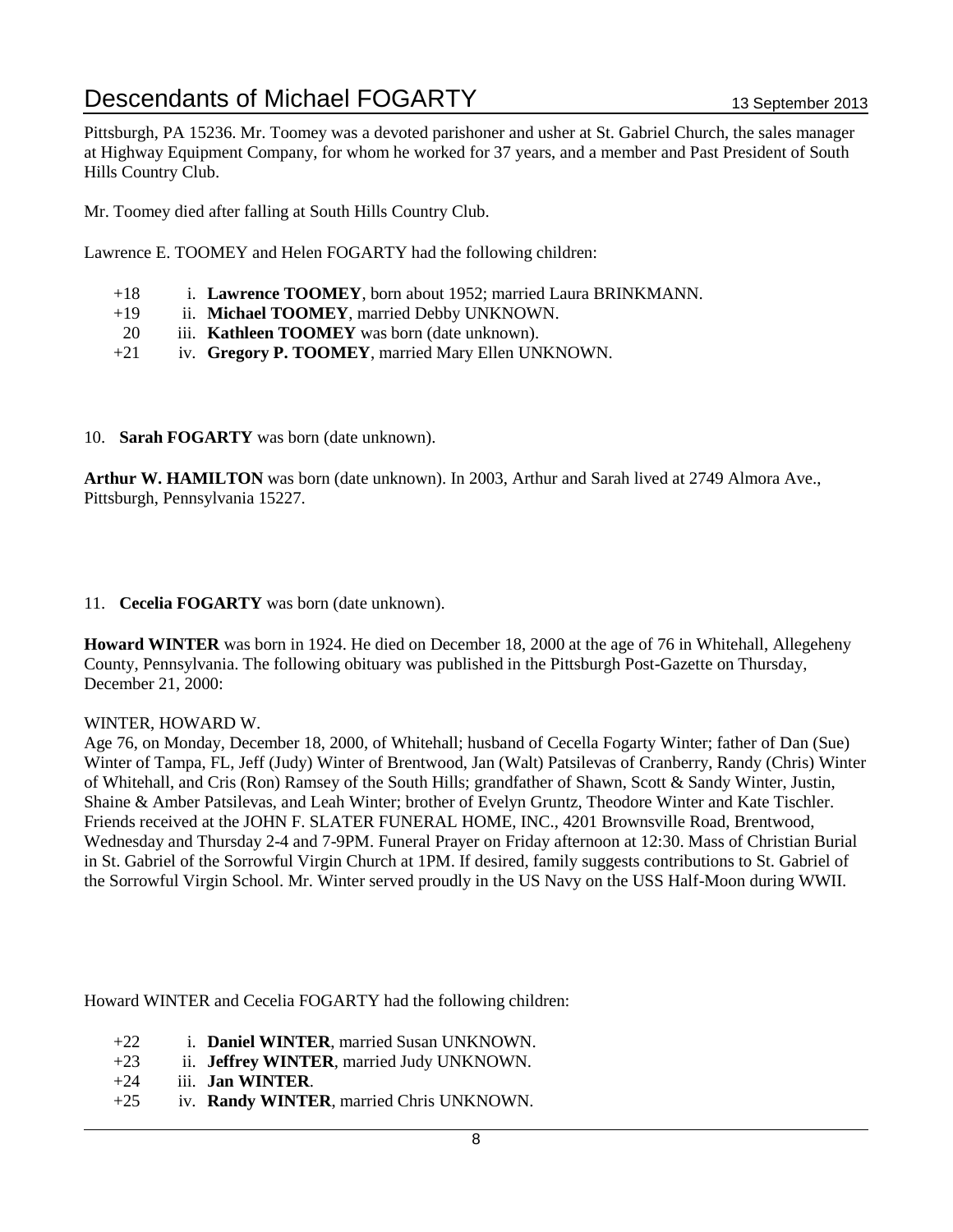#### +26 v. **Cris WINTER**.

12. **Emma Louise FOGARTY** was born on April 29, 1922 in Baldwin Townnship, Allegheny Co., Pennsylvania. She died on July 28, 1991 at the age of 69 in Baldwin, Pennsylvania. She was buried in Jefferson Memorial Park, Pleasant Hills, Pennsylvania. Emma Lou was called "Aunt Lou" by her nieces and nephews. She continued to live at 3234 Brentwood Ave. (Valleydale) after she married. She and her husband, Paul, assumed ownership of the house. They sold it and moved to 462 Judith Dr., Baldwin, PA.

Emma Louise FOGARTY and Paul Pranz MCKEETON were married on June 17, 1949 in Brentwood, Pennsylvania. **Paul Pranz MCKEETON** was born on January 16, 1918 in Carrick, Allegheny County, Pennsylvania. He died on November 18, 2002 at the age of 84 in Concordia Lutheran Home, Cabot, Pennsylvania. He was buried on November 20, 2002 in Jefferson Memorial Cemetery, Pleasant Hills, Pennsylvania. The following obituary was published in the Pittsburgh Post-Gazette on November 19, 2002:

#### McKEETON, PAUL P. "SARGE"

Age 84, on Monday, November 18, 2002 of Baldwin Boro, husband of the late Emma Lou (Fogerty) [sic. Fogarty]; father of David M. (Patti) and Paula C.; grandfather of Amber & Ryan McKeeton and Rich, Stanley & Bethany Hemingway. Paul was a WWII veteran serving as a sergeant in the 668th Bomber [sic. Bomb Disposal] Squadron, European theater; warehouse manager for Champion Building Products. Friends received at the JOHN F. SLATER FUNERAL HOME, INC., 4201 Brownsville Road, Brentwood, Tuesday, 2-4 & 7-9pm, where Funeral Services will be held on Wednesday at 9:30am.

The following thoughts were prepared by John F. and Audrey F. Johnson, Paul's brother- and sister- in-law for use by Pastor Daniel Strussenberg in connection with the homily for Paul's funeral. They are unedited.

SOME REMEMBRANCES OF PAUL MC KEETON: Paul often talked about his days on the swimming team when he and his brother were champion swimmers. Paul was most proud of his service to his country in World War II and would recite war stories at every chance. He told these stories over and over for years after the war. He relished in his nickname "Sarge." At family gatherings he would make all his nephews stand at attention and show them how to salute. He had the most respect for the American flag and displayed the flag every day at his home on Judith Drive in Baldwin. He was a man in perpetual motion and kept moving--moving in every activity. He was an early riser and when it snowed, he would clear the neighbors' driveways with a 4 x 4 piece of plywood before going to work. His main occupation was warehouse management and he would arrive at all his "posts" before any other employee to organize his paper work. He kept meticulous records. He got along with both management and union. He never had a job close to home and traveled thirty to forty miles each way every day. He was the most generous person with his time than any person you could ever meet. After is retirement, Paul assumed the responsibility of caring for his aging mother-in-law--setting up her special living quarters and monitoring her medications and doctors' appointments. He recorded everything--even the number of times he would go up and down the steps. He gave her this care for many years until she was admitted to Concordia Home. He gave the same meticulous care to his wife, Emmy Lou, when she became ill. After his wife's death the family suspected the onset of Alzheimer's Disease because he would become disoriented and would loose his way. Finally his son had to take the car away. At this time Paul realized he wanted to get all his affairs in order, and true to his habit of keeping records, hew wrote reams of paper regarding his will and his requests for his funeral. He insisted on giving copies to everyone. Paul's secret ambition was to become a caregiver for the sick and feeble, and it was at this time that his family thought this would be an opportunity to get him admitted to assisted living at Concordia Home where he cold be taken care of and help the caregivers there. This was an illusion as Paul's illness progressed. His condition deteriorated during his seven and a half years at Concordia and eventually he failed to recognize close relatives. As time passed, he slept 20 out of 24 hours, and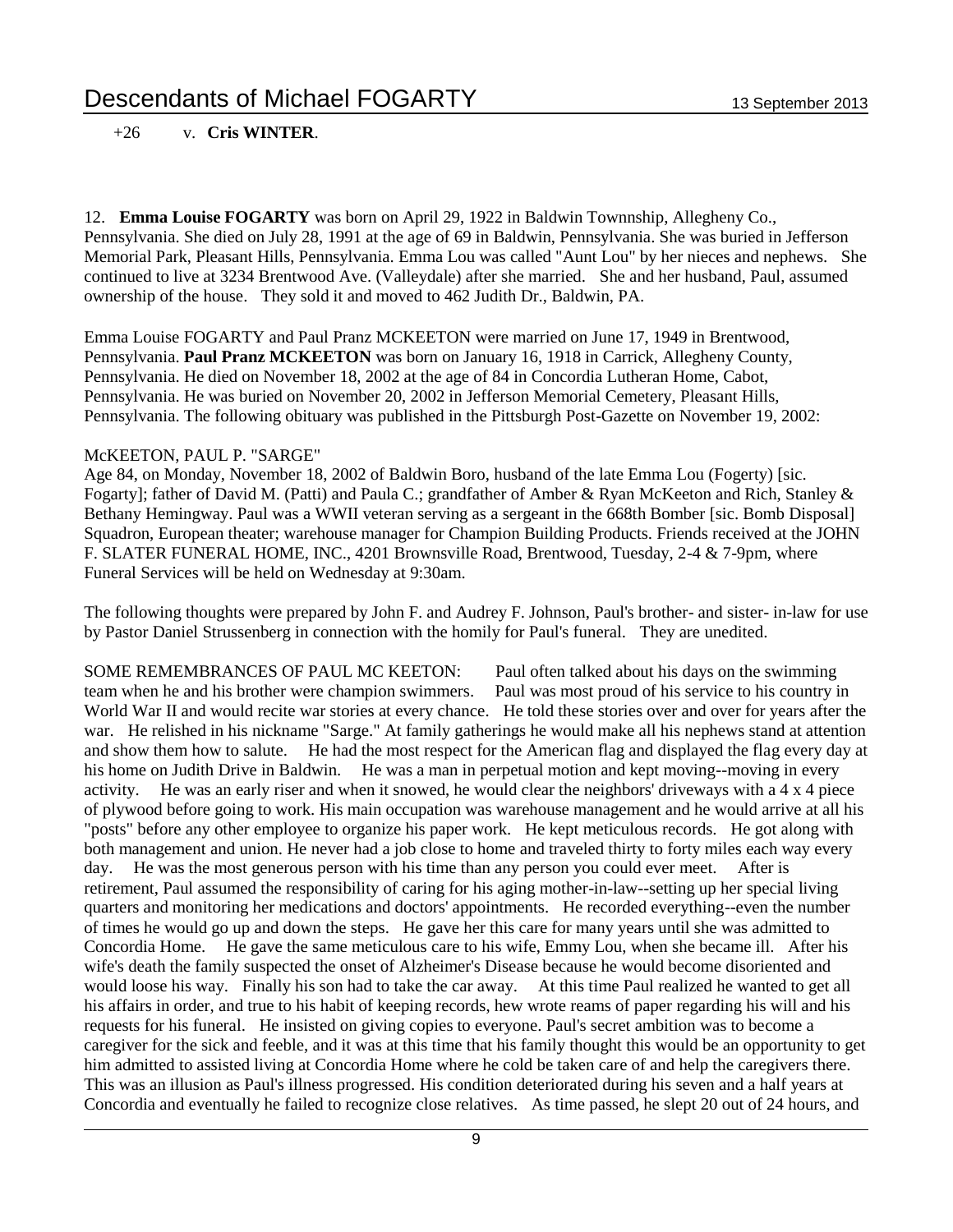was completely dependent on others. On one of the family's last visits when it was not known if he could hear or see, he was asked if he would like to hear the Lord's Prayer. His eyes opened while the prayer was recited. He heard--he knew. Paul and Emmy Lou (Fogarty) were married at Concordia Lutheran Church in Brentwood on June 17, 1949. Paul became a member of Concordia Brentwood by adult confirmation several years before this--this is where they met. Paul was a member of Divine Charity Lutheran Church, a Wisconsin Synod mission, before joining Good Shepherd when that small mission congregation disbanded and his wife had died. He was quite active with his wife in this mission. Paul's joy in life was service to others! We will forward any further thoughts to you after my sister and her family arrives from Virginia if they have more to add. Jack and Audrey

Paul Pranz MCKEETON and Emma Louise FOGARTY had the following children:

- +27 i. **Paula Christine MCKEETON**, born Pittsburgh, Pennsylvania; married James CHIRILLO; married William Lloyd STANLEY, September 18, 1976, Baldwin, Pennsylvania; married Fred HEMINGWAY, October 28, 1982, Brentwood, PA, JP.
- +28 ii. **David Michael MCKEETON**, born Pittsburgh, Pennsylvania; married Patti MCCAFFREY, September 27, 1980, Bethel Park, PA.

13. **Audrey Dorathea FOGARTY** was born in Brentwood, Pennsylvania. She was baptized in Concordia Lutheran Church (GBU Hall), Carrick, Pennsylvania. Audrey grew up at 3234 Brentwood Ave., Brentwood, PA, which was known to the family as "Valleydale" (named such by Sis Rollins at age 16 +/-). She attended Elroy Elementary School and she graduated first in her class from Brentwood High School in 1941.

Audrey Dorathea FOGARTY and John Franklin JOHNSON were married on June 14, 1947 in Concordia Lutheran Church, Brentwood, Allegheny County, Pennsylvania. **John Franklin JOHNSON**, son of John Franklin JOHNSON and Mary W. WOODBURN, was born on March 16, 1924 in Avalon, Pennsylvania. He died on January 28, 2011 at the age of 86 in Mt. Lebanon, Allegheny Co., Pennsylvania. John ("Jack") Franklin Johnson was born on March 16, 1924 in Avalon, Pennsylvania, the son of John Franklin and Mary (nee Woodburn) Johnson. He was called to Christ in the sacrament of Holy Baptism on January 28, 1925 in the Avalon Presbyterian Church. His father died by suicide when Jack was only three years old, and he was raised by his hard working and loving mother.

Jack's first job was at Bard's Dairy Mart, on Lincoln Avenue in Bellvue, Pennsylvania. Jack graduated from Avalon High School in June 1941, where he was President of the Hi-Y Club, a cheerleader and on the track team, placing first in the WPIAL and second in the State in cross country in 1941. After graduating from high school, Jack enrolled in Penn State University on a \$100 cross country scholarship to study hotel and restaurant management.

In September 1943, however, he was drafted into the U.S. Army, where he learned for the first time that his given name was "John". He did his basic training at Camp Lee, Virginia. He entered the Army Specialized Training Program and was assigned to Georgetown University and Randolph Macon College. The program was soon disbanded and he was assigned to the 95th Infantry Division at Indiantown Gap, Pennsylvania. On August 9, 1944, the 95th was shipped overseas, arriving in France 100 days after D-day. The Division was active in campaigns in Northern France, the Rhineland and Central Europe, becoming known as the "Iron Men of Metz." He was in the Quartermasters Corp, serving as a cook. He returned to the United States in July 1945 and was honorably discharged from the Army on December 7, 1945 at Camp Shelby, Mississippi.

In September 1946, John enrolled in the University of Denver's first class in the School of Hotel and Restaurant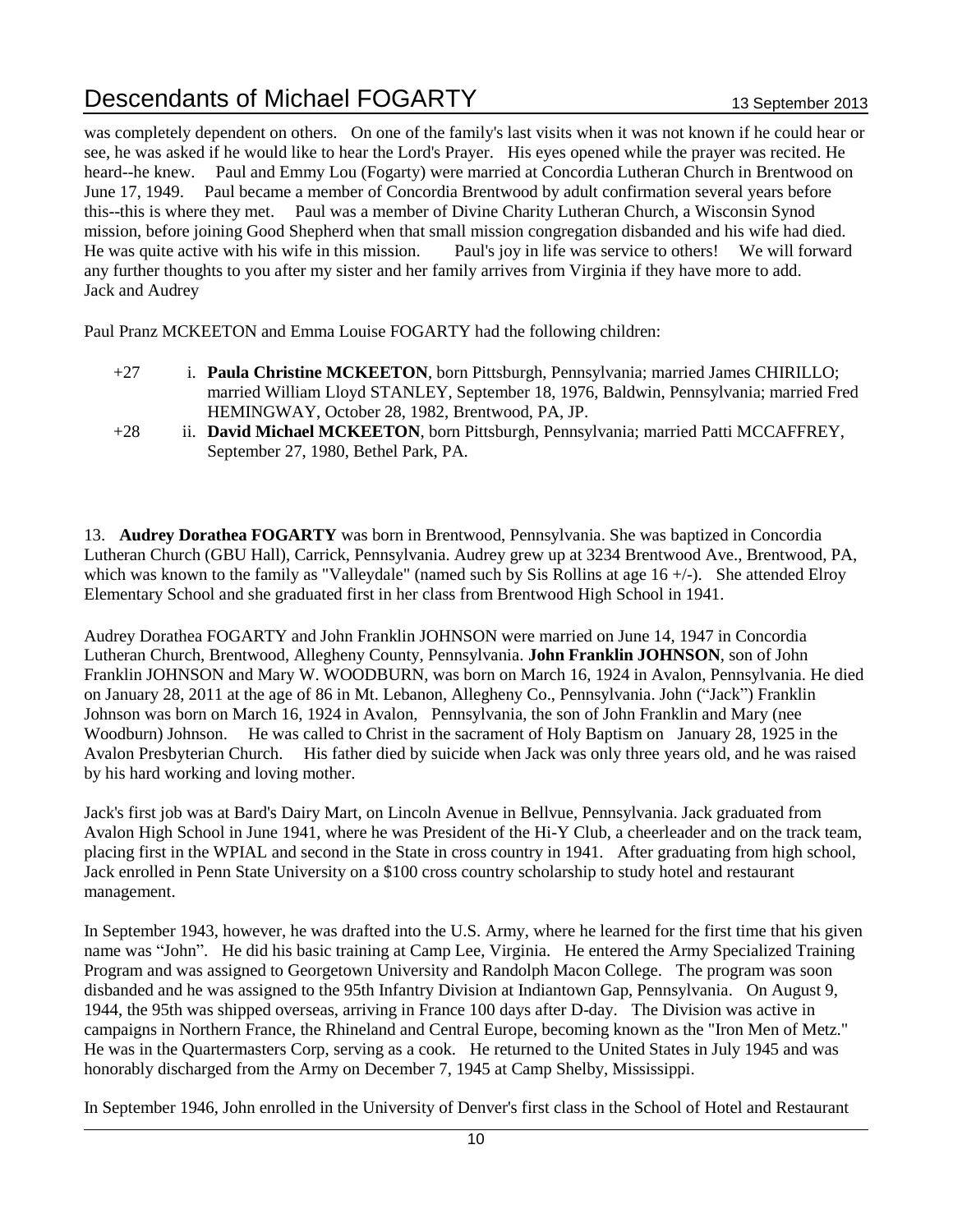Management. After his first year there, he married Audrey Dorathea Fogarty from Brentwood, Pennsylvania on June 14, 1947. He graduated from the University of Denver in March 1949 with a Bachelor of Science degree. He then enrolled in the University of Chicago, from which he received a Masters degree in Business in 1950. Jack and Audrey returned to Pittsburgh in 1950, where they lived in Prospect Park, Whitehall.

He started his professional career as the Assistant Manager of South Hills Country Club. In 1952, he became the Wine Steward and Director of Sales at the William Penn Hotel in Pittsburgh. He and Audrey and their son John moved to East Bruceton Road in Pleasant Hills, Pennsylvania in 1952. Son Donald was born in 1953. John left the William Penn in 1961 when it became clear that he would be required to leave Pittsburgh in order to advance in the organization. He was Director of Convention Sales for the Pittsburgh Convention Bureau from 1961 to 1964. He and his family, which now included son Stephen and nephew Michael Thomas, moved to 308 Tangelo Drive in Gill Hall, Jefferson Borough, Pennsylvania in 1963, where he lived for the next 44 years.

From 1964 to 1992 he was Project Supervisor in the Meetings and Conferences Group for the United States Steel Corporation. He was also the Convention Manager for the International Iron and Steel Institute from about 1975 to 1994. In these jobs, he traveled all over the United States and the world. John (or J2, as he was known throughout U.S. Steel) was hard-working and known for his enthusiam, organization and creativity. At home, John was friends with all the kids in the neighborhood, including several mentally handicapped children to whom he gave considerable time and loving and patient attention.

Throughout his life, John was intellectually curious, with particular interests in the Civil War and Lutheran theology. Even at age 85, he was always active, saying "I was never bored a day in my life", and he is enthusiastic in everything he did, believing that "Attitude is more important than skills." When asked how he is doing, his standard reply was "Outstanding!" After his retirement, he ran in numerous 5-K races, winning numerous trophies in his age group. John was a semi-talented wood-worker, turning out and giving away thousands of wood crafts over the years, before retiring from this hobby in 2009.

John was a faithful Christian who, especially after his retirement, devoted much time to Good Shepherd Lutheran Church, Whitehall, Pennsylvania (where he was a member (charter) for over 40 years), serving in numerous capacities, from Sunday School lecturer to fill-in janitor.

His addresses after he married were: 1031 Marion St., Denver, CO; 1328 Sherman St., Denver, CO; 6052 Lawnwood Ave., Chicago, IL; Beven Rd, Prospect Park (Whitehall), PA (1949-52); 327 E. Bruceton Rd., Pleasant Hills, PA (1952-62); 308 Tangelo Dr., Gill Hall (Jefferson Hills), PA (1962-2010); Concordia of the South Hills, Apt. 1124, Bower Hill Road, Mt. Lebanon, PA (2010-).

The following obituary appeared in the Pittsburgh Post-Gazette and Pittsburgh Tribune Review on January 30-31, 2011:

#### JOHNSON JOHN FRANKLIN "JACK"

John F. "Jack" Johnson, of Mt. Lebanon, formerly of Jefferson Borough, died peacefully at 10:20 p.m. on Friday, January 28, 2011, at the age of 86, following a brief illness, with his loving wife of 63 years, Audrey, at his side. John was born on March 16, 1924 in Avalon, Pennsylvania, the son of John Franklin and Mary Woodburn Johnson. He was the loving husband of Audrey (Fogarty) Johnson; the brother of the late Robert W. Johnson; the father of sons John, Jr. (Patti Litman), of a sailboat called the Anhinga, Stephen (Tracey), of Pittsburgh, and Michael (Carolyn) Thomas, of Lost Creek, WV. He was preceded in death by son Donald (surviving wife Ruth). John was the grandfather of John III (Alejandra), Douglas (Audrey), Benjamin (Anne), Samuel, Jacob and Adam Johnson, and Christopher Thomas. He was the great-grandfather of Sarah, Tristan, Madison and Abigail Johnson. John graduated from Avalon High School in 1941, served in the Quartermasters Corp of the 95th Infantry Division in WWII, graduated in 1949 from the University of Denver's first class in the School of Hotel and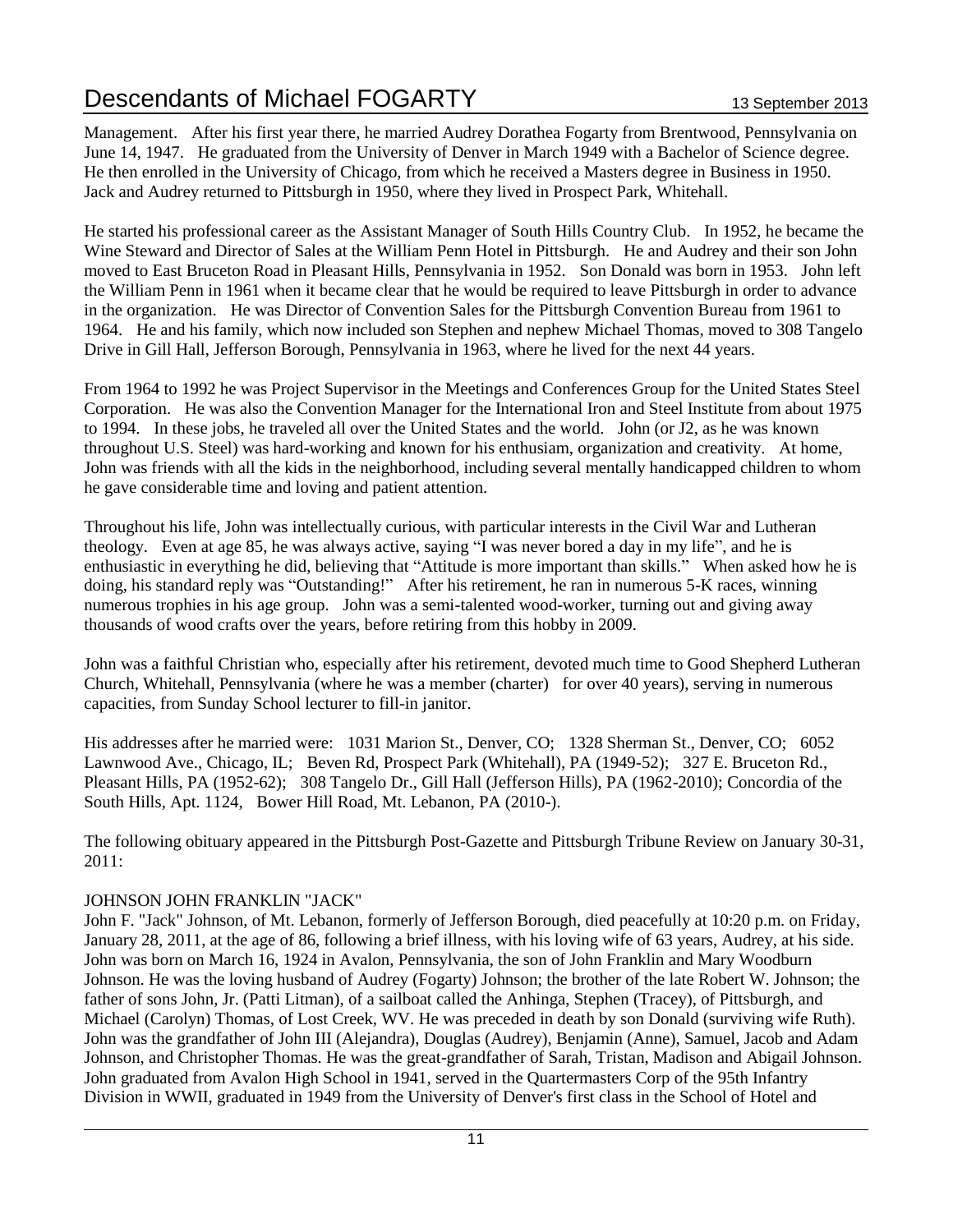Restaurant Management, and graduated from the University of Chicago in 1950 with a Masters degree in Business. He worked as the Assistant Manager of South Hills Country Club (1950-52), Sales Director at the William Penn Hotel in Pittsburgh (1952-61), Director of Convention Sales for the Pittsburgh Convention Bureau (1961-64), Project Supervisor in the Meetings and Conferences Group of the United States Steel Corporation (1964-92), and Convention Manager for the International Iron and Steel Institute (1975-94). He was Chairman of the International Fugu Club. John was a faithful Christian who devoted much time to Good Shepherd Lutheran Church, Whitehall, Pennsylvania, where he was a charter member and active for over 45 years. His favorite Bible verse was: " I trust in you, LORD; I say, 'You are my God.' My times are in your hands...." Psalm 31:14-15a. Visitation will be at the JOHN F. SLATER FUNERAL HOME, INC. 412-881-4100, 4201 Brownsville Road, Brentwood, PA 15227 on Sunday and Monday from 2-4 and 7-9 p.m. A service of Christian Burial will be held on Tuesday at 11:30 a.m. at Good Shepherd Lutheran Church of South Hills, 418 Maxwell Dr., Pittsburgh, PA 15236. In lieu of flowers, the family requests that contributions be made to Good Shepherd Lutheran Church of South Hills Pre-School, 418 Maxwell Dr., Pittsburgh, PA 15236, where John loved to play the guitar for the children. If you have a memory of John that you would be willing to share with his family, please email it to his son, Stephen, at: swjohnson98@yahoo.com.

John Franklin JOHNSON and Audrey Dorathea FOGARTY had the following children:

- +29 i. **John Franklin JOHNSON Jr.**, born Pittsburgh, Pennsylvania; married Alyce Lenore VERVILLE, July 22, 1972, West Point, NY.
- +30 ii. **Donald Paul JOHNSON**, born March 20, 1953, Pittsburgh, Pennsylvania; married Ruth Ann SPROWLS, Bellwood, PA; died October 7, 1995, Jefferson Boro, Allegheny Co., Pennsylvania.
- +31 iii. **Stephen Woodburn JOHNSON**, born Pittsburgh, Allegheny Co., Pennsylvania; married Tracey Anne HINDIN, Pittsburgh, Pennsylvania.

14. **Lois Francis FOGARTY** was born on February 10, 1926 in Baldwin Townnship, Allegheny Co., Pennsylvania. She died on November 7, 1993 at the age of 67 in Odessa, TX.

Lois Francis FOGARTY and Donald James THOMAS were married on July 4, 1948. **Donald James THOMAS** was born on January 20, 1925 in Pennsylvania. He died in August, 1973 at the age of 48.

Donald James THOMAS and Lois Francis FOGARTY had the following children:

- 32 i. **Leslie Jane THOMAS** was born.
- +33 ii. **Michael James THOMAS**, married Carolyn Louise BARNETT; married Virginia WALLO?.

#### 15. **Ruth Marie FOGARTY** was born in Brentwood, Pennsylvania.

Ruth Marie FOGARTY and Einair Victor "Buz" ROLLINS were married in Brentwood, Pennsylvania. **Einair Victor "Buz" ROLLINS** was born on July 26, 1929 in Brentwood, Pennsylvania. He died on April 19, 2003 at the age of 73 in Sterling, Virginia. The following obituary appeared in the Pittsburgh Post Gazette on April 20, 2003:

ROLLINS, EINAIR V., JR. "BUZ" On Saturday, April 19, 2003, at his home in Sterling, VA; husband of Ruth (Fogarty) Rollins; father of E. Victor Rollins of Richmond, VA, Heidi Rollins Cooper of Reston, VA, Greg S.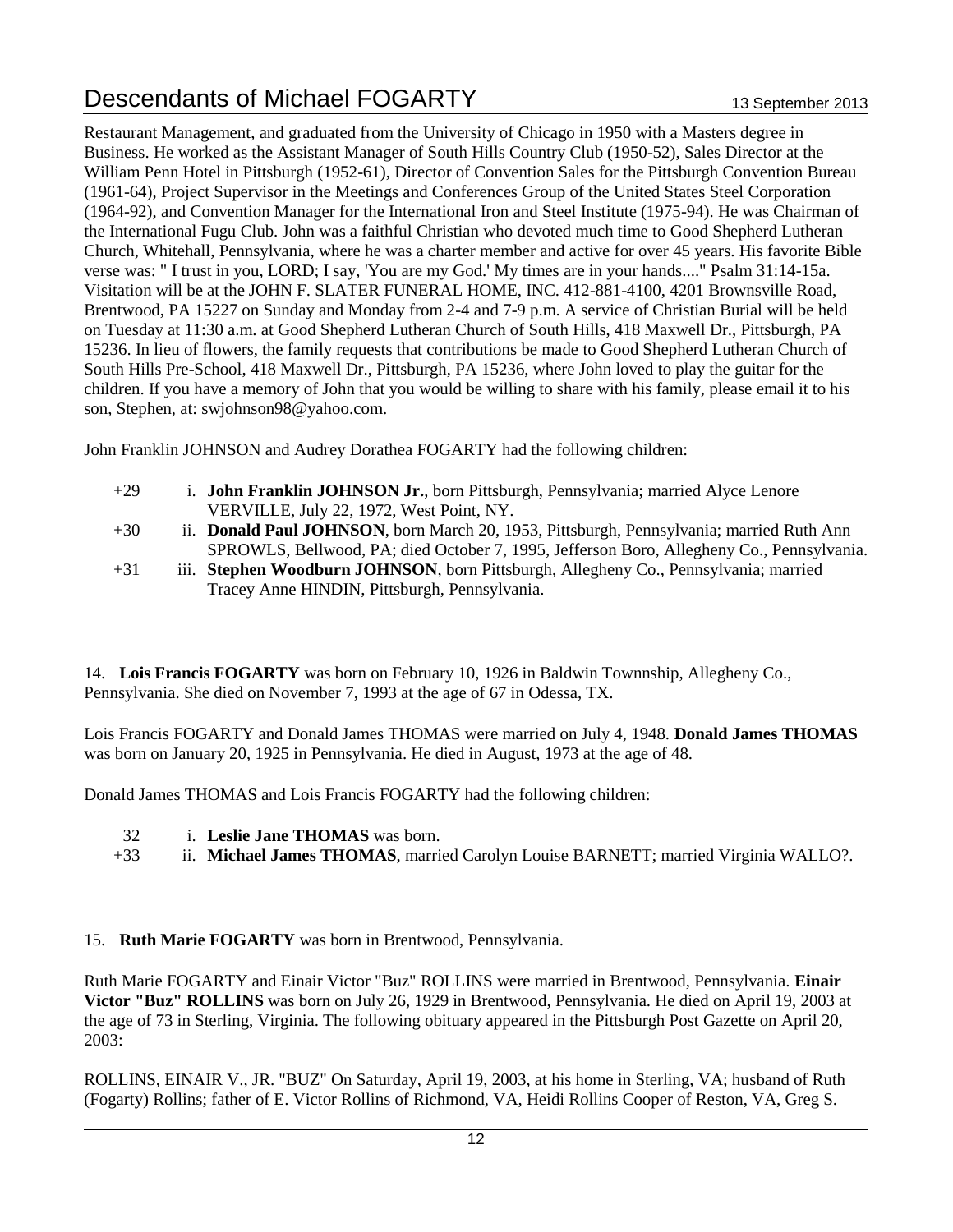Rollins of Richmond, VA, and Stacey Beth Leggat of Leesburg, VA. He is also survived by three grandchildren. The family will receive friends from 2-4 & 6-8 pm on Monday, April 21st at the ADAMS-GREEN FUNERAL HOME, 721 Elden St., Herndon, VA. A Memorial Service will be held on Tuesday, April 22, at 11 am at Christ Our Savior Lutheran Church, 46611 Jefferson Drive, Sterling, VA 20164. Interment Private. Memorials may be made in his name to the above named church, or Concordia Lutheran Home, 615 N. Pike Road, Cabot, PA 16023

Einair Victor "Buz" ROLLINS and Ruth Marie FOGARTY had the following children:

- +34 i. **Einair Victor "Vic" ROLLINS**, born Pittsburgh, Pennsylvania.
- +35 ii. **Heidi Dorathea ROLLINS**, born Pittsburgh, Pennsylvania; married Kenneth COOPER.
- +36 iii. **Greg Stewart ROLLINS**, born Pittsburgh, Pennsylvania; married Teresa TURMAN.
- +37 iv. **Stacey Beth ROLLINS**, born Pittsburgh, Pennsylvania; married Douglas Ranald LEGGAT.

### **Fifth Generation**

#### 16. **Lynn A. PARKER** was born (date unknown).

Lynn A. PARKER and James "Jim" FLAHERTY were married. **James "Jim" FLAHERTY** was born (date unknown).

James FLAHERTY and Lynn A. PARKER had the following child:

38 i. **Jamie L. FLAHERTY** was born (date unknown).

#### 17. **Willison J. PARKER** was born (date unknown).

Willison J. PARKER and Cathy UNKNOWN were married. **Cathy UNKNOWN** was born (date unknown).

18. **Lawrence TOOMEY** was born about 1952. The following profile was taken from linkedin.com in 2009:

#### **Larry Toomey's Experience**

#### **Sales Director**

Apprion Inc (Privately Held; Wireless industry) September 2009 — Present (3 months)

Industrial Wireless is our world. Apprion networks, applications and services satisfy needs for robust wireless solutions to both compliance and process optimization concerns in the most challenging industrial environments.

#### **Managing Director**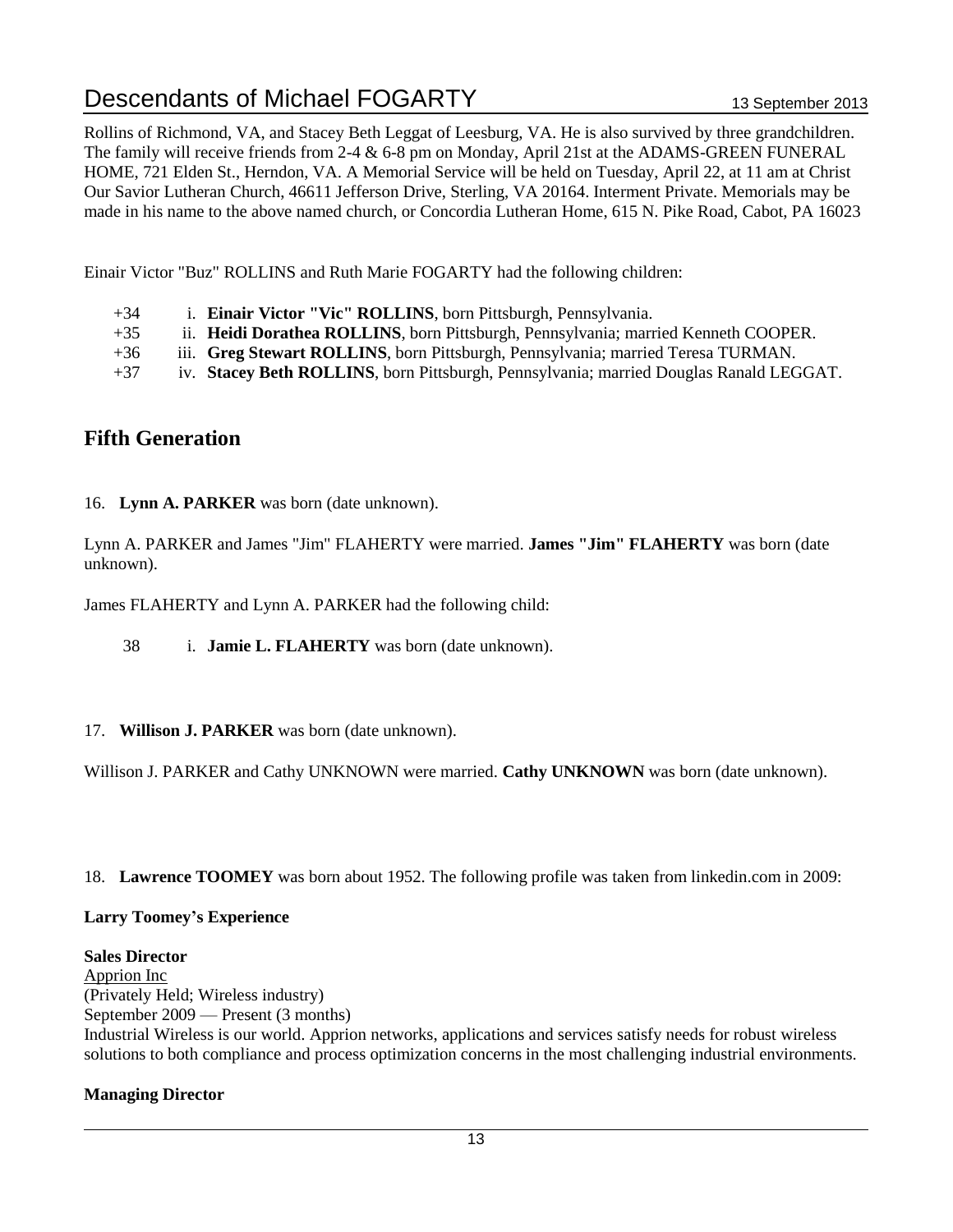Elutions (Privately Held; Information Technology and Services industry) 2006 — September 2009 (3 years )

**Vice President, Sales Development** 

Maverick Tube Corporation (Public Company; MVK; Oil & Energy industry)  $2003 - 2006$  (3 years)

#### **Larry Toomey's Education**

University of Pittsburgh

Lawrence TOOMEY and Laura BRINKMANN were married. **Laura BRINKMANN** was born (date unknown).

Lawrence TOOMEY and Laura BRINKMANN had the following child:

39 i. **Lawrence "Larry" TOOMEY III** was born (date unknown).

19. **Michael TOOMEY** was born (date unknown).

Michael TOOMEY and Debby UNKNOWN were married. **Debby UNKNOWN** was born (date unknown).

#### 21. **Gregory P. TOOMEY** was born (date unknown).

Gregory P. TOOMEY and Mary Ellen UNKNOWN were married. **Mary Ellen UNKNOWN** was born (date unknown).

22. **Daniel WINTER** was born (date unknown).

Daniel WINTER and Susan "Sue" UNKNOWN were married. **Susan "Sue" UNKNOWN** was born (date unknown).

23. **Jeffrey WINTER** was born (date unknown).

Jeffrey WINTER and Judy UNKNOWN were married. **Judy UNKNOWN** was born (date unknown).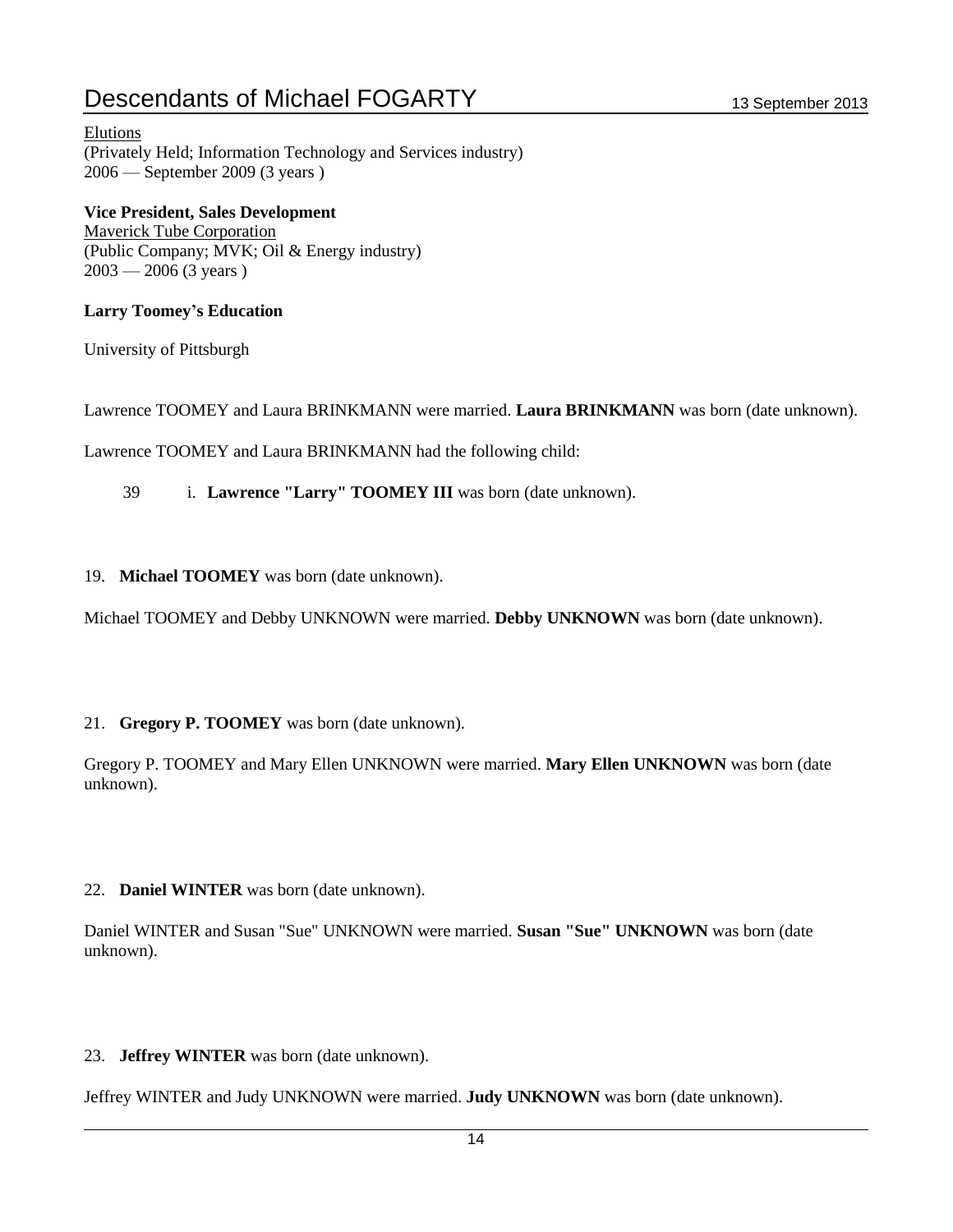#### 24. **Jan WINTER** was born (date unknown).

**Walter PATSILEVAS** was born (date unknown).

Walter PATSILEVAS and Jan WINTER had the following children:

- 40 i. **Justin PATSILEVAS** was born (date unknown).
- 41 ii. **Shaine PATSILEVAS** was born (date unknown).
- 42 iii. **Amber PATSILEVAS** was born (date unknown).

#### 25. **Randy WINTER** was born (date unknown).

Randy WINTER and Chris UNKNOWN were married. **Chris UNKNOWN** was born (date unknown).

26. **Cris WINTER** was born (date unknown). Cris is an on-air personality on WSHH (WISH) 99.7 in Pittsburgh (soft rock) from 9:00 a.m. to 2:00 p.m. in 2009. The following profile was taken from www.wshh.com in 2009:

#### **PROFILE:**

Born and raised in Pittsburgh...I bleed black and gold Graduate of Baldwin High School and California University of PA I have been in Pittsburgh radio for 24 years…. I am a huge animal lover…I own 2 dogs and an Umbrella Cockatoo If I wasn't in radio…I would have been a veterinarian (couldn't you tell?) **Favorite Movie:** "Fast Times At Ridgemont High" **Favorite Actor:** Sean Penn **What you might not know:** For 6 years, I was the voice of cartoon character "Thundergirl" …on Nickelodeon's "Action League Now"…no, I really can't fly **Favorite vacation spot:** anywhere there is a beach **Dream Vacation:** Bora Bora in the South Pacific (keep dreaming!) **Dream Car:** a 1968 Mustang Fastback just like the one Steve McQueen drove in the movie "Bullitt"…any color will do! **Hobbies:** volunteering at Animal Friends, shopping, traveling, furniture shopping, interior decorating, golfing, attending concerts, Steelers, Pirates and Penguins games and NASCAR races…and did I mention shopping? **My secret vice:** shoes and boots, I own at least 140 pairs **One thing I would love to learn how to do:** to surf! I currently sit on the advisory board for Animal Friends, a companion animal resource center in Ohio Township.

Cris was an original disc jockey on WXXP in Pittsburgh, which moved to an alternative rock format in 1986 and developed a cult-like following. The following are Cris' memories of WXXP and her career in Pittsburgh radio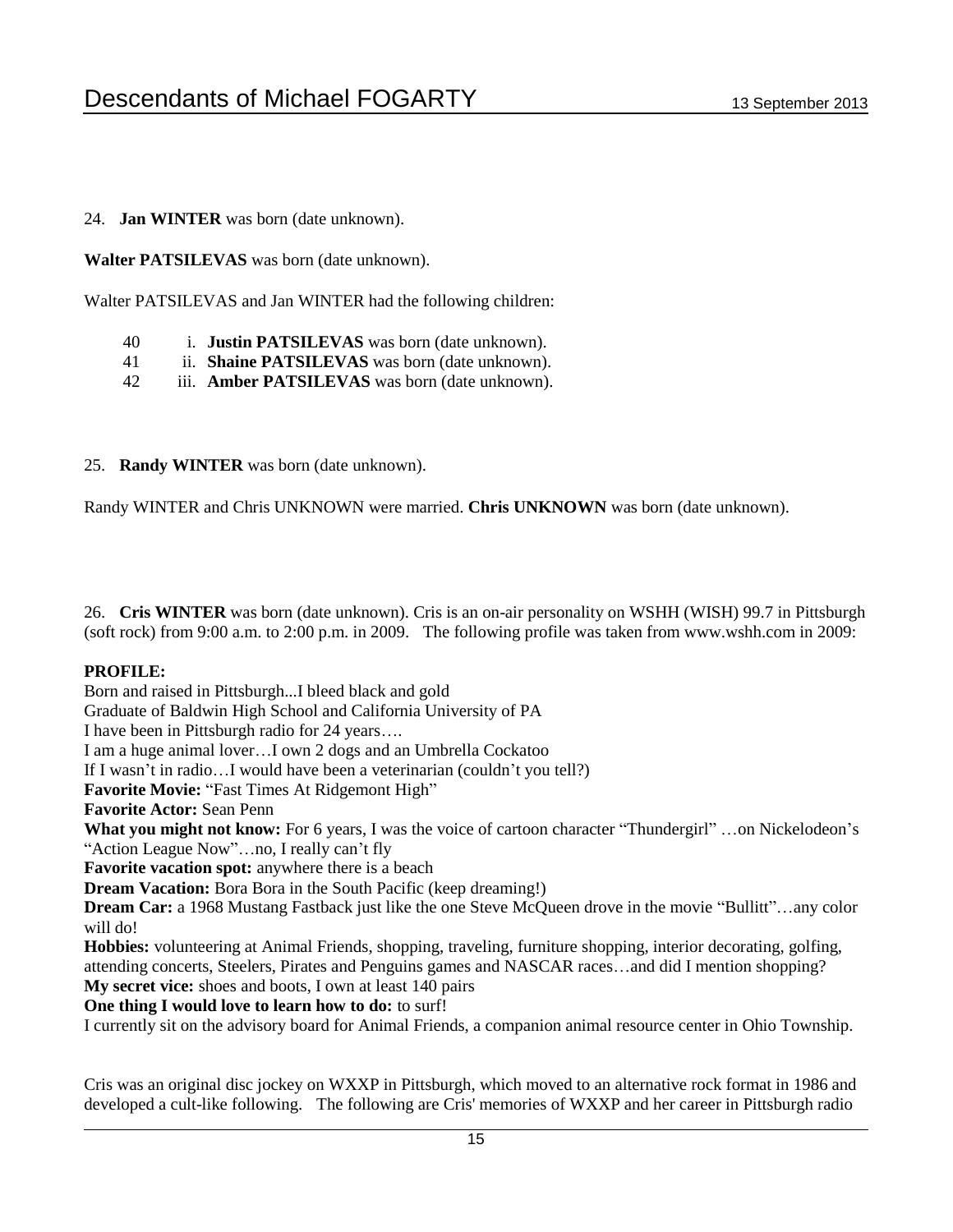(taken from http://www.ear.fm/cris\_winter.htm in 2009):

What a long strange trip it has been ...I was on a family vacation when Double X went off the air. I remember going to the INXS show at the Civic Arena as soon as I got back into town and seeing the banners saying "Bring Double X Back" and the bummed out faces on our many listeners. It was then that I realized that we were all a part of something very special and unique. The last 20 years have been very good to me as far as a radio career. I have truly been blessed. The day I was fired from Double X, I got a call from the rock station in town WDVE. I was out of a job for all of 6 hours. Low and behold, I called DVE home for 15 years! While at DVE I did a part-time fill in. I was also DVE's Music Director for 12 years.

In 1995, I was asked to be the Program Director of a new alternative station "The X". It was a blast to be instrumental in the beginnings of a station that I am proud to say is still on the air. In 1996, I was asked to join the "Paulsen & Krenn Morning Show", one of the most successful rock radio morning shows in the country. I handled the news duties. I would be on that show for nearly 6 years.

In 2002, I was asked to join the oldies station's morning show ("3WS - Greatest Hits of the 60's and 70's"), once again handling the news duties. I became the co-host of the morning show (The Merkel & Cris Morning Show). Who would have thunk it?! I was also the NASCAR correspondent for Clear Channel - Pittsburgh. It is nice to have a hobby that I have loved for 18 years turn into a radio gig.

Animals have always been my passion and I do a lot of volunteer work with various animal organizations and I am proud to say that I sit on the advisory board for Animal Friends, a no-kill animal shelter in Pittsburgh.

**Ronald RAMSEY** was born (date unknown).

#### 27. **Paula Christine MCKEETON** was born in Pittsburgh, Pennsylvania.

Paula Christine MCKEETON and James CHIRILLO were married. **James CHIRILLO** died on March 15, 2005 in Pittsburgh, Allegheny Co., Pennsylvania. The following obituary appeared in the March 17, 2005 edition of the Pittsburgh Post-Gazette:

CHIRILLO, JAMES A. SR. On Tuesday, March 15, 2005, of Dormont; beloved husband of Paula; father of Joseph and James Jr. Friends received BRUSCO-NAPIER FUNERAL HOME, LTD. Broadway & Shiras Aves. Beechview, 1-3 p.m. FRIDAY ONLY. Service Friday at 1 p.m.

Paula Christine MCKEETON and William Lloyd STANLEY were married on September 18, 1976 in Baldwin, Pennsylvania. They were divorced. **William Lloyd STANLEY** was born (date unknown).

William Lloyd STANLEY and Paula Christine MCKEETON had the following child:

43 i. **Richard Paul STANLEY** was born in Pittsburgh, Pennsylvania.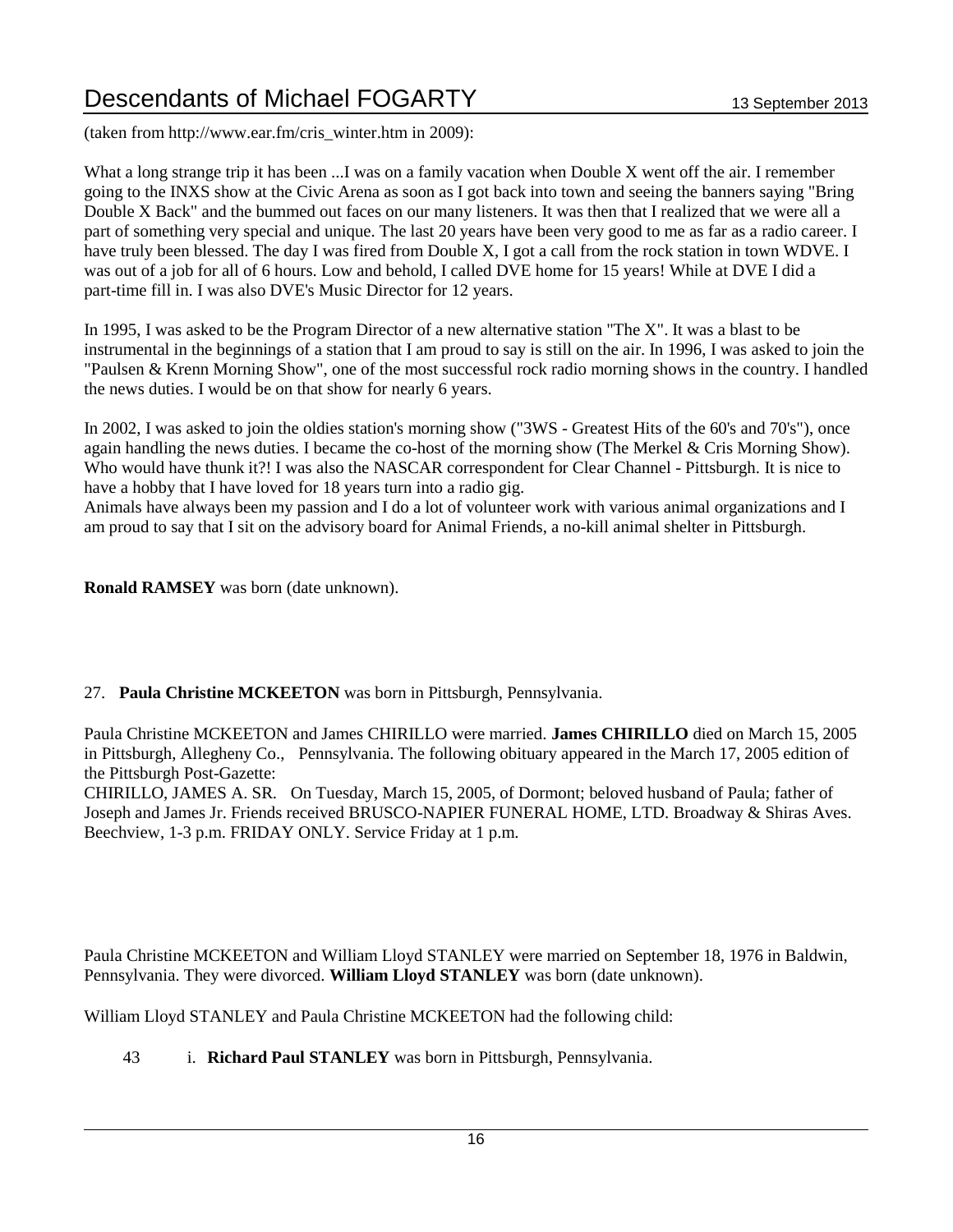Paula Christine MCKEETON and Fred HEMINGWAY were married on October 28, 1982 in Brentwood, PA, JP. They were divorced. **Fred HEMINGWAY** was born on November 25, 1945.

Fred HEMINGWAY and Paula Christine MCKEETON had the following child:

- +44 i. **Bethany Ruth HEMINGWAY**, born Pittsburgh, Pennsylvania; married Ian KLOBUCHAR, July 7, 2012, Pennsylvania.
- 28. **David Michael MCKEETON** was born in Pittsburgh, Pennsylvania.

David Michael MCKEETON and Patti MCCAFFREY were married on September 27, 1980 in Bethel Park, PA. Patti MCCAFFREY was born on April 15, 1958.

David Michael MCKEETON and Patti MCCAFFREY had the following children:

- 45 i. **Amber Christine MCKEETON** was born.
- 46 ii. **Ryan David MCKEETON** was born in Pittsburgh, Pennsylvania.

29. **John Franklin JOHNSON Jr.** was born in Pittsburgh, Pennsylvania. John attended Thomas Jefferson High School in Jefferson Borough, Pennsylvania, graduating in 1968. There, he played football under coach Bap Manzini.

John received an appointment from Congressman James G. Fulton (R.-Pa.) to the U.S. Military Academy at West Point, NY. He graduated in 1972 and was commissioned as a Second Lieutenant in the U.S. Army on June 7, 1972. His first assignment was to Fort Bragg, North Carolina, where he was a platoon leader, operations officer, electonic warfare officer and team leader in the 82nd Airborne Division. His primary military occupational specialty was military intelligence. From 1977 to 1979, he attended the U.S. Air Force Institute of Technology in Dayton, Ohio and received a Masters of Science Degree in Systems Engineering He spent the next three years at Ft. Devens, Massachussetts before moving to Turkey for 10 months in 1983 and then to Heidelberg, Germany, where he spent two and one-half years to 1987. He then lived in Washington, DC for three and one-half years, from June 1987 to August of 1990. In his last year there, he served as a Congressional Fellow in the office of a Congressman. He then moved to Ft. Devens, Massachussetts where he became a Battalion Commander until July 1993. After a one-year assignment to the National Security Administration in Maryland, John was assigned to the Pentagon where he was the Deputy Director of Unified Command Support. John retired from the military as a Colonel.

During his military career, he received the follwing medals and awards: Joint Meritorious Unit Award, Joint Service Commendation Medal, Defense Meritorious Service Medal, Army Commendation Medal, the Legion of Merit, National Defense Service Medal, Armed Forces Expetionary Medal, Army Service Ribbon, Overseas Service Ribbon, Army Superior Unit Award and an Expert Infantryman Badge

Of note, the Legion of Merit is awarded to a member of the Armed Forces of the United States who has distinguished himself by exceptionally meritorious conduct in the performance of outstanding services and achievements. The performance must have been such as to merit recognition for service rendered in a clearly exceptional manner. Performance of duties normal to the grade, branch, specialty, or assignment, and experience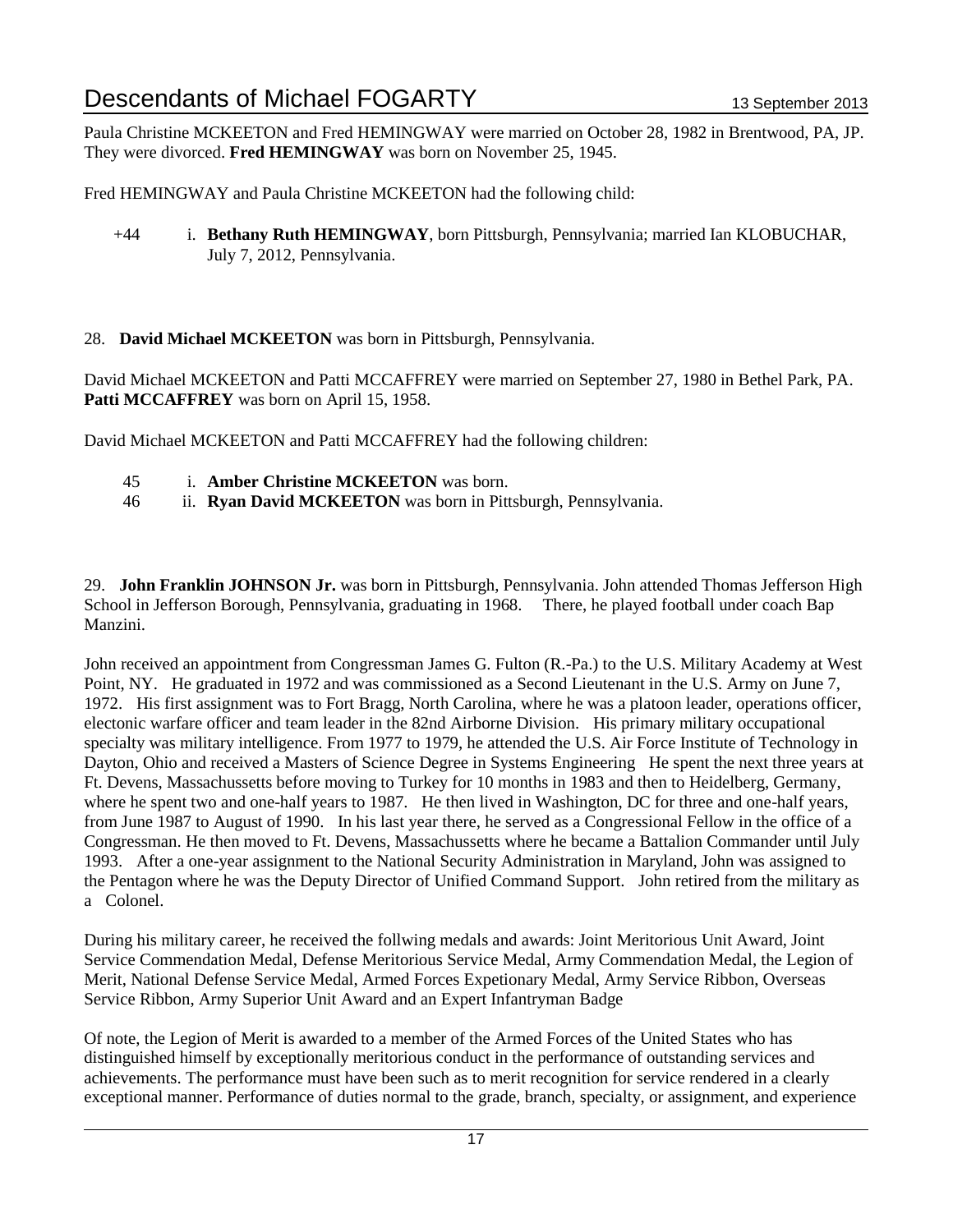of an individual is not an adequate basis for this award.

After his retirement from the military, John worked for Boeing and now (in 2008) for a defense mapping company in Washington, D.C.

John Franklin JOHNSON Jr. and Alyce Lenore VERVILLE were married on July 22, 1972 in West Point, NY. They were divorced. **Alyce Lenore VERVILLE**, daughter of Joseph Leonard VERVILLE and Janie Drucilla SCOTT, was born in Suffern, NY, Good Samaritan Hospital.

John Franklin JOHNSON and Alyce Lenore VERVILLE had the following children:

- +47 i. **John Franklin JOHNSON III**, born Fort Bragg, NC; married Irene Alejandra PALOMINO RIVADENEYRA.
- +48 ii. **Douglas Verville JOHNSON**, born Dayton, Ohio; married Audrey Marie LATHRAM; married Melissa DARNELL.

30. **Donald Paul JOHNSON** was born on March 20, 1953 in Pittsburgh, Pennsylvania. He died on October 7, 1995 at the age of 42 in Jefferson Boro, Allegheny Co., Pennsylvania. He was buried on October 11, 1995 in Jefferson Memorial Cemetery, Pleasant Hills, Pennsylvania.

Donald Paul JOHNSON and Ruth Ann SPROWLS were married in Bellwood, PA. **Ruth Ann SPROWLS**, daughter of Louis Alum SPROWLS and Sara Margaret BURNS, was born in Butler, Pennsylvania.

Donald Paul JOHNSON and Ruth Ann SPROWLS had the following children:

- +49 i. **Benjamin Woodburn JOHNSON**, born Rochester, Michigan; married Anne MAMULA.
- 50 ii. **Jacob Franklin JOHNSON** was born in Rochester, Michigan.

31. **Stephen Woodburn JOHNSON** was born in Pittsburgh, Allegheny Co., Pennsylvania. He was baptized in Concordia Lutheran Church, Brentwood, Pennsylvania.

Stephen Woodburn JOHNSON and Tracey Anne HINDIN were married in Pittsburgh, Pennsylvania. **Tracey Anne HINDIN**, daughter of Harvey Jerome HINDIN and Anna Mae SCHNAUBELT, was born in St. Francis Hospital, Pittsburgh, Pennsylvania. She was baptized in St. Bartholomew Church, Pittsburgh, Pennsylvania. *By Adam:* My momy is a nice person. she takes care of me when I'm sick. She always looks after me.

Stephen Woodburn JOHNSON and Tracey Anne HINDIN had the following children:

- 51 i. **Samuel Peter JOHNSON** was born in Magee Women's Hospital, Pittsburgh, Pennsylvania. He was baptized in First Trinity Lutheran Church, Pittsburgh, Pennsylvania. Sam graduated from Central Catholic High School, in Pittsburgh, Pennsylvania in 2003 and from New York University in 2007 with a degree in Music Composition.
- 52 ii. **Adam Donald JOHNSON** was born at Mercy Hospital in Pittsburgh, Pennsylvania. He was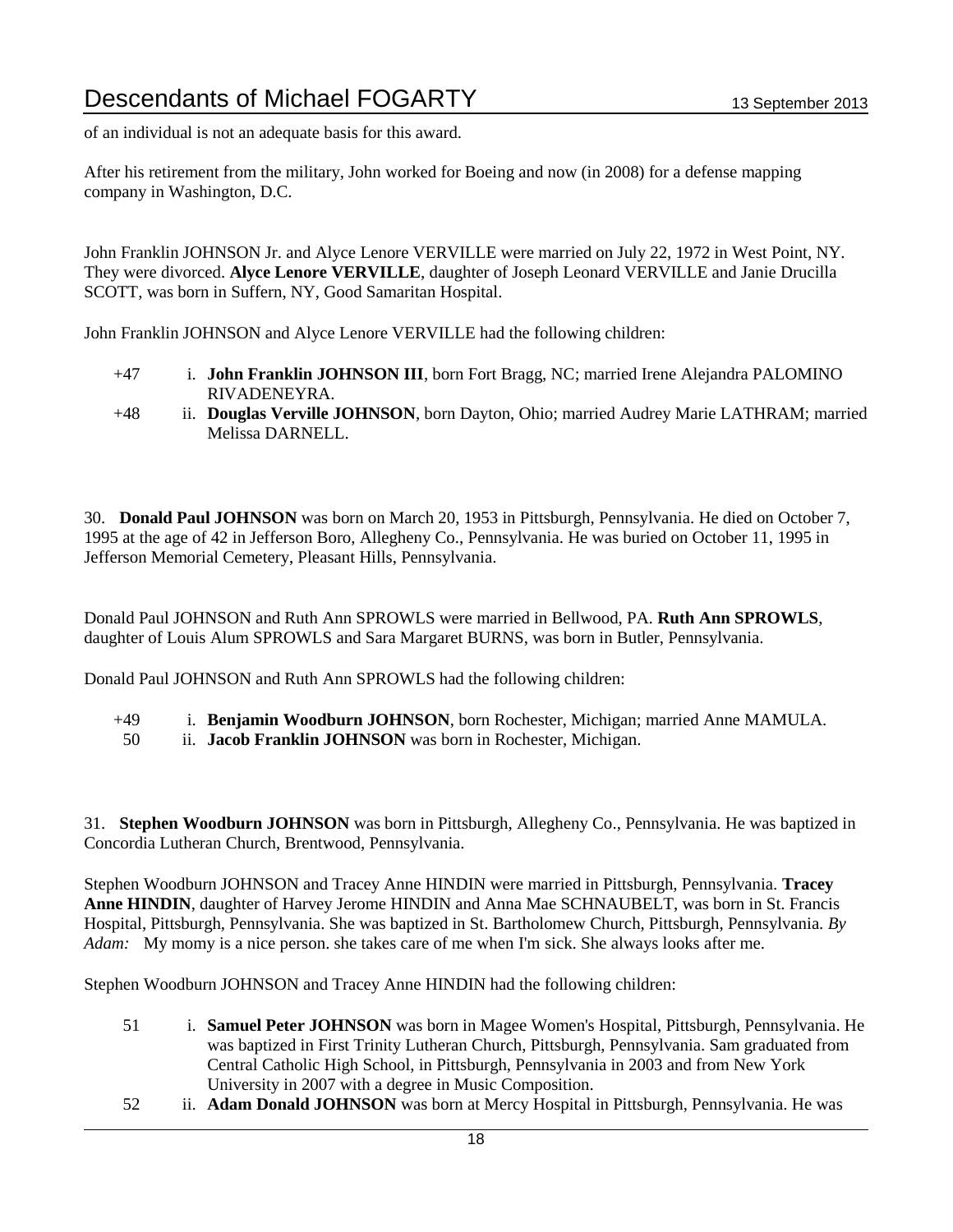baptized in First Trinity Lutheran Church, Pittsburgh, Pennsylvania.

#### 33. **Michael James THOMAS** was born.

Michael James THOMAS and Carolyn Louise "Carrie" BARNETT were married. **Carolyn Louise "Carrie" BARNETT** was born.

Michael James THOMAS and Carolyn Louise BARNETT had the following child:

53 i. **Christopher Michael THOMAS** was born.

Michael James THOMAS and Virginia WALLO? were married. **Virginia WALLO?** was born on September 5, 1951.

#### 34. **Einair Victor "Vic" ROLLINS** was born in Pittsburgh, Pennsylvania.

**Linda LEUCH** was born on February 12, 1954.

Einair Victor ROLLINS and Linda LEUCH had the following children:

- +54 i. **Hillary Elizabeth ROLLINS**, married Rand WALDRON, American Church in Paris, Paris France.
- 55 ii. **Amy Marie ROLLINS** was born.

35. **Heidi Dorathea ROLLINS** was born in Pittsburgh, Pennsylvania.

Heidi Dorathea ROLLINS and Kenneth COOPER were married. **Kenneth COOPER** was born.

Kenneth COOPER and Heidi Dorathea ROLLINS had the following child:

- 56 i. **Andrew Nesbit COOPER** was born.
- 36. **Greg Stewart ROLLINS** was born in Pittsburgh, Pennsylvania.

Greg Stewart ROLLINS and Teresa TURMAN were married. **Teresa TURMAN** was born.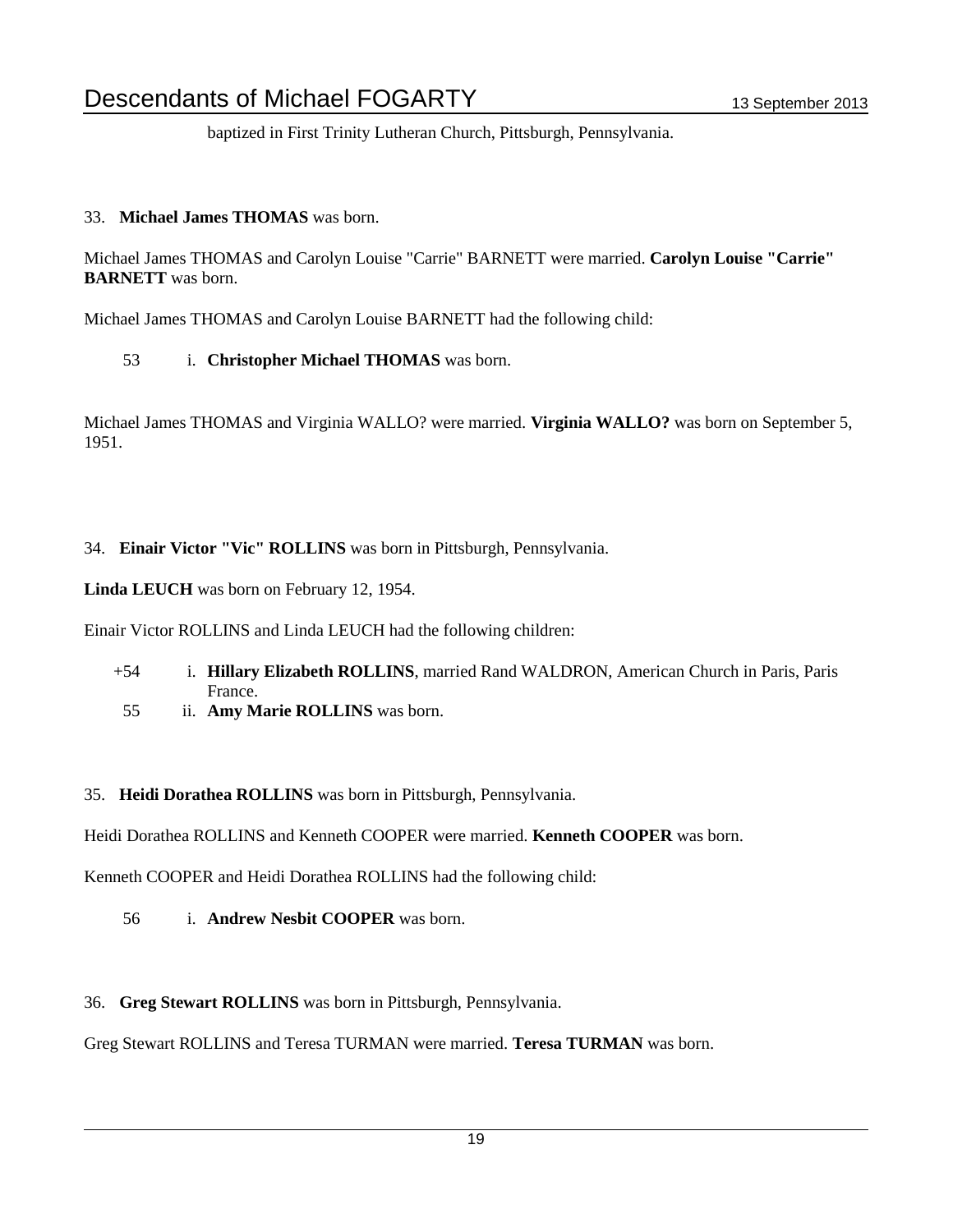37. **Stacey Beth ROLLINS** was born in Pittsburgh, Pennsylvania.

Stacey Beth ROLLINS and Douglas Ranald LEGGAT were married. **Douglas Ranald LEGGAT** was born.

### **Sixth Generation**

44. **Bethany Ruth HEMINGWAY** was born in Pittsburgh, Pennsylvania.

Bethany Ruth HEMINGWAY and Ian KLOBUCHAR were married on July 7, 2012 in Pennsylvania. **Ian KLOBUCHAR** was born (date unknown).

Ian KLOBUCHAR and Bethany Ruth HEMINGWAY had the following child:

57 i. **Zora KLOBUCHAR** was born on April 10, 2013 in Pittsburgh, Allegheny Co., Pennsylvania.

#### 47. **John Franklin JOHNSON III** was born in Fort Bragg, NC.

John Franklin JOHNSON III and Irene Alejandra PALOMINO RIVADENEYRA were married. **Irene Alejandra PALOMINO RIVADENEYRA** was born.

John Franklin JOHNSON and Irene Alejandra PALOMINO RIVADENEYRA had the following children:

- 58 i. **Sarah Audrey JOHNSON** was born in Quito, Ecuador.
- 59 ii. **Evan Simon JOHNSON** was born in Quito, Ecuador.

#### 48. **Douglas Verville JOHNSON** was born in Dayton, Ohio.

Douglas Verville JOHNSON and Audrey Marie LATHRAM were married. **Audrey Marie LATHRAM** was born (date unknown).

Douglas Verville JOHNSON and Audrey Marie LATHRAM had the following children:

- 60 i. **Abigal JOHNSON** was born (date unknown).
- 61 ii. **Madison Nicole JOHNSON** was born in Fredericksburg, Virginia.

Douglas Verville JOHNSON and Melissa DARNELL were married. They were divorced. **Melissa DARNELL** was born (date unknown).